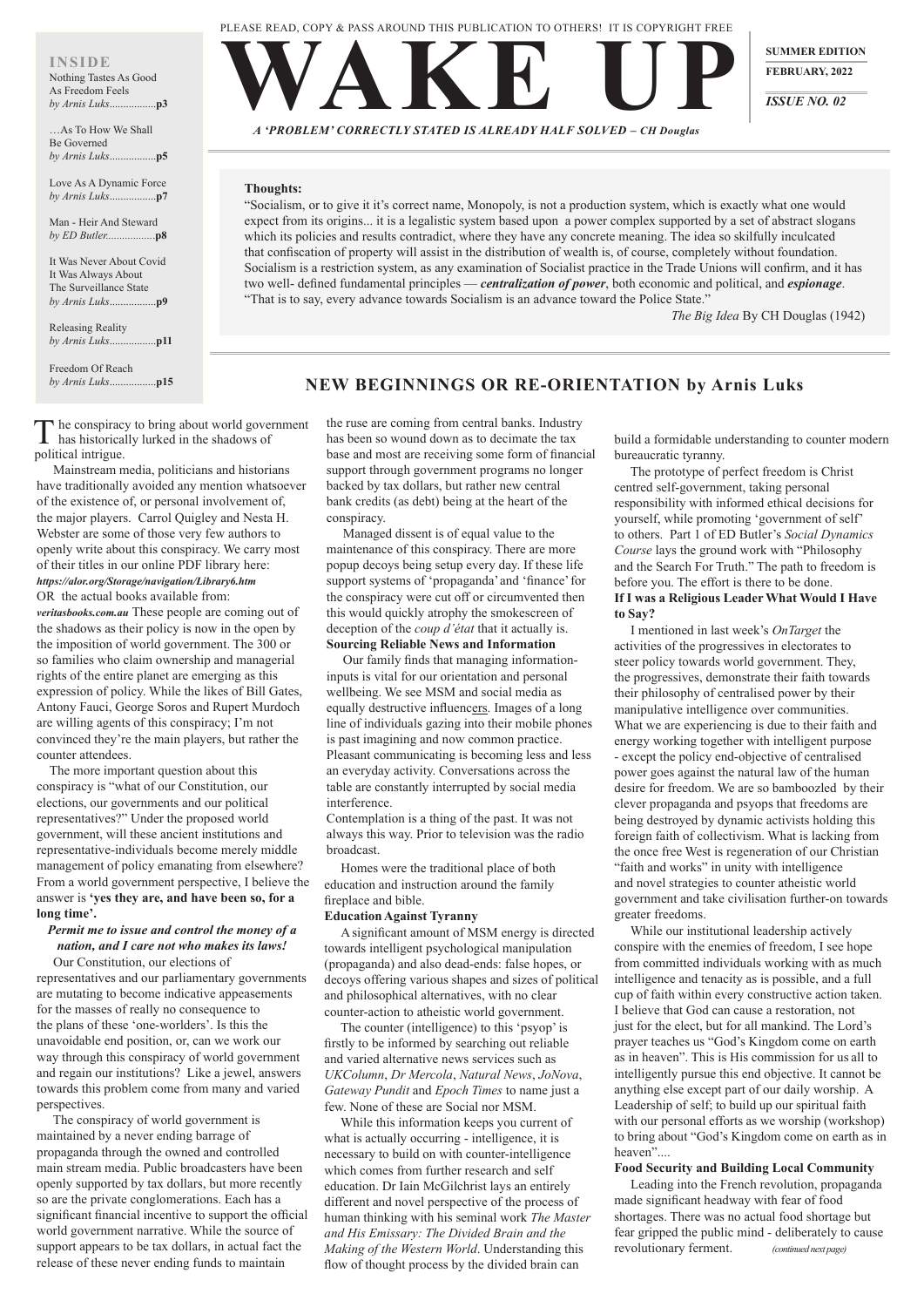*(continued from previous page)* As mentioned previously in *OnTarget* North Korea's Chinese controlled administration maintain complete control over those people with permanent food rationing to the point of deprivation, of almost-starvation.

### **One Garden at a Time**

The source of our sustenance is the earth: the sun, the rain and the air in conjunction with the soil. It is not the government which provides these life sources, it is God. Demonstrating this can be part of an intelligent counter to revolutionary ferment. Our own front and back yards are planted out with producing trees and edible plants underneath the canopy. So it is with our extended family and some neighbours. In the city I once passed a communitygarden next to a busy road. It was an opportunity to share a moment with the gardener, a sense of companionship around that bounty. The policy of building medium-density (high-rise) housing (Stalinist baroque) is to separate people from each other and equally separation from those life-giving forces of the soil. The re-Building of community can be initiated where you are and right now. There is no need to wait for an election, nor achieve a political outcome to get the ball rolling. In my mind, community gardens are a very real antidote to collective tyranny and should be actively sought after. To place this in political perspective, they may become a reliable source of food supply for future soup kitchens and also be a place to hold regular gatherings for personal well-being and support.

Being there comes the chance to talk over many things not necessarily considered whilst also enjoying the outside shared experiences of the day. Hardly a day goes by without some contact and interaction in our own garden. A farmer may think light of this proposal being exposed to these life giving forces everyday, but to the isolated, confused and depressed it is a God-send.

In wartime, governments encouraged people to plant *victory gardens* to supplement their food rations. Besides indirectly aiding the war effort, these gardens were also considered a civil "morale booster" in that gardeners could feel empowered by their contribution of labour and rewarded by the produce grown. When a problem child is attended by some form of support, it is not unusual for them to be sent on an orientation camp: a place to explore and engage with the natural world. Local community gardens are such a place and will go a long way to counter feelings of isolation and hopelessness in this modern-day disengaged world of covid-isolation.

## **Food Storage**

attended. Similar experiments of random plant outs have been trialled with pumpkins, both just left to their own devices with little maintenance. Pumpkins have the advantage of being excellent soil conditioners, while potatoes do break up the soil a little. Both crops, while still in the ground, can be considered an extended form of food storage. We and our neighbours share in this produce, with neighbours responding by sharing other produce they manage. Surplus is redirected back to our chickens or composted back into the gardens. I have the prunings from a macadamia-tree lined up for mulching through the machine, or redirected back to green waste for council to process, with little wasted.

Our local Tree-doctor provides a truck load of timber chips every so often in exchange for several pots of honey. The timber chips cover every walkway and around the base of most trees to minimise stress from our summer sun, and promote new soil growth underfoot. The chips become part of our long term composting and effort to feed and grow soil. The beehive is given a discreet place away from normal human traffic, and their flightpath managed accordingly. These simple steps go some way to being self-reliant while fostering community in that the surplus produce becomes a trigger for greater interaction with the neighbourhood. A swap stand on the road verge can also engage a little further.

Several months ago my wife and I spent an hour or so planting out seed potatoes across the driveway verges and elsewhere that would have some chance of growing success. Some areas did of the experimental jab. The insurance companies quite well, while others barely survived. None were are arguing against compensation payments:

#### **State Elections - SA and Victoria**

South Australia is due for a state election March 19 - a few weeks away. There may be no clear election result as the incumbent is quite unpopular, while history of the previous Labor debacle is still fresh in the public mind. It is possible a unity government may be formed - both major parties working as one government. In war this is not unprecedented and it was not that long ago after a failed SA election majority result, a willing former liberal leader Martin Hamilton-Smith moved across the parliamentary floor, supposedly to the cross bench, becoming a cabinet Minister in the then minority Labor Weatherill government with little public comment.

The frustration of this coming round-of-elections is that policy will not change no matter the political result. Masks, mandating jabs, lockstep/lockdowns are the new normal until sufficient numbers of 'we' extricate ourselves by choosing and resolutely acting differently. The Victorian state election is due Sat. 26 Nov. 2022 The next Federal Election is due no later than 21 May 2022, but could be held as early as mid-March. **The Jab**

# Reports are surfacing from life insurance companies of a 40% increase in morbidity for relatively young age groups since the introduction

that the experimental jab is a form of personal suicide. While many are willingly accepting the experimental jab, some are not due to increasing reports of adverse events. The government, universities, MSM and medical profession are not pursuing causation of this startling morbidity outcome having all been previously captured by vested interests.

I understand many reluctant recipients of the jab have been financially cornered by the mandates. First hand reports of this blackmail are in regard to job tenure, business continuity and educational prospects. Governments are simply administrators of the medical industry mandates regardless of adverse outcomes.

## **Regeneration of Representative Government OR Can We Again Get Control Of Our Governments?**

 Local government is the most practical and logical arena to regenerate representative government. It is here that self-government is at its most effective and public opinion has its greatest chance of effective expression. Council meetings are generally open and in close proximity. Offering yourself as a candidate for council, on a platform of greater access to community gardens could be just what the doctor ordered, with minimal cost to council, the public, and yourself - generally just effort.

With the South Australian Council elections due in November, this is an opportunity to bring about significant change of direction - from communities being isolated, passive and manipulated, towards engaging, active and responsible. While the election outcomes may be so corrupted as to already be determined, the process of engagement is vital for the restoration towards representative government. It starts local and it starts with just one active and committed individual. Even if an election candidacy is unsuccessful, with effort, regular attendance of council meetings is both realistic and possible. Preparing and distributing pamphlets of community garden information is a valid service that can be equally healthy, informative, and regenerative. If produced regularly, recipients will look forward to the community garden thought injections. Previous experience has shown that a steady provision of news and information not provided by the MSM, will bring about change within the electorate. Effort is the key.

 *I thought I was alone on this thinking* is a usual comment when difficult subjects are approached. My advice based on others' opinion is to consider sources as a point of discussion, not necessarily the topic head on. I receive a regular stream of source material from others, of which I selectively approach as time allows. It is usually the amplified 'insistence' to consider, or a reliable sender that causes my attention to be redirected. Be that

sender... \*\*\*

## **Thoughts For The Quarter: A NEW DARK AGE**

We had plenty of warning, even forty years ago, that if we did not defeat the policy of the Money Power within a few years, we should enter another Dark Age, and it is quite evident that we have now entered it. The culture in which we live is no longer a Christian culture. The Christian principles on which most of us were brought up are no longer tacitly accepted by Society as a whole, as they used to be however imperfectly; and the young, for the most part, are not being brought up as Christians. The light of Christianity now shines from many points, but does not visibly diffuse through the whole of Society. THE DOUGLAS LEGACY by Dr. Geoffrey Dobbs. *The New Times* Vol 44 No 11 1979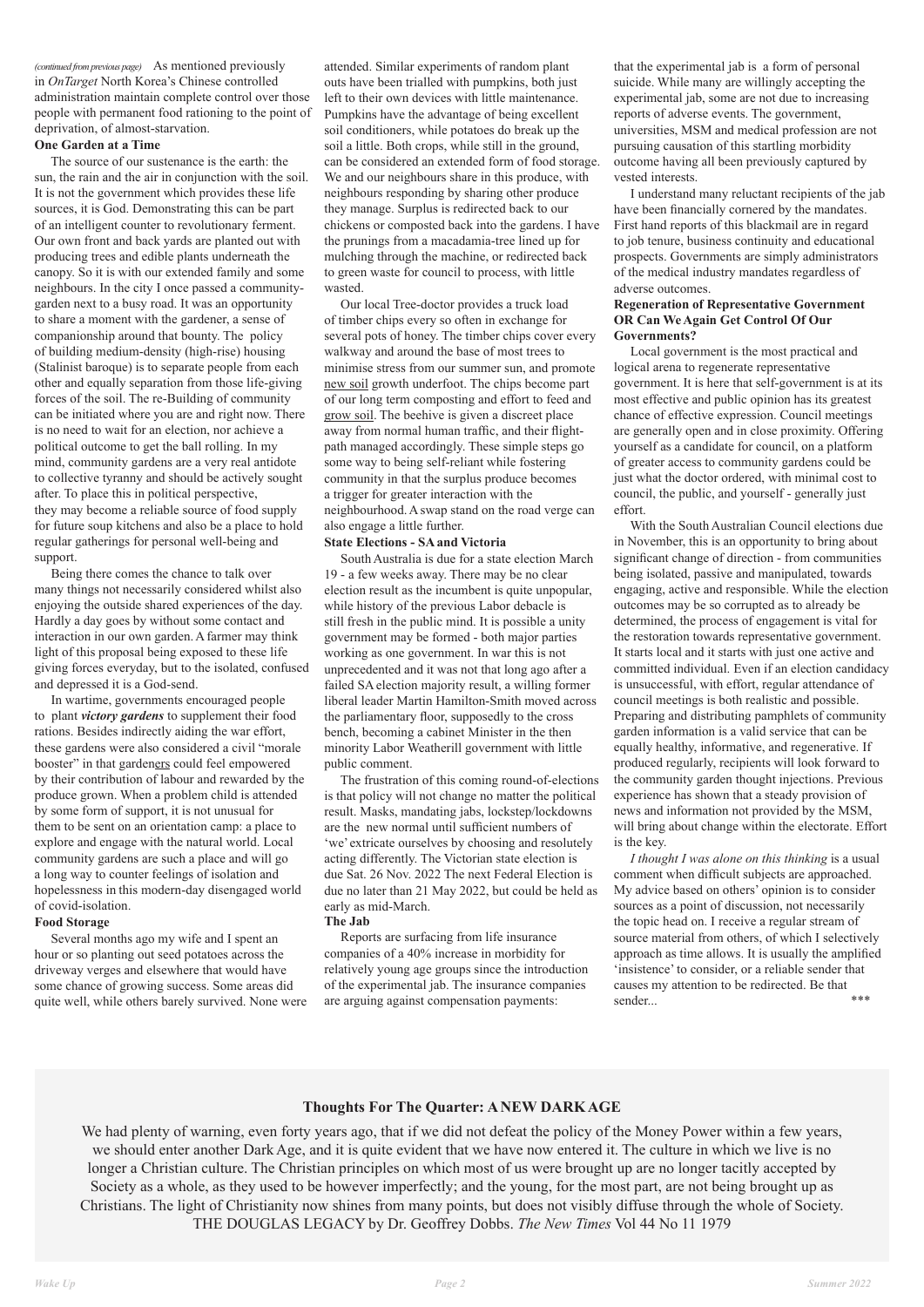The South Australia state election is only a few weeks out and yet I cannot find any, what I'd call, reasonable news-reported-articles in regard to candidates, or policies, or anything else. This includes the dedicated ABC election website. Incredible. It's almost as if South Australia does not exist in the Australian political psyche. I must admit I don't have a functioning TV or radio in my house so the preferred mediums of interchange of ideas can't permeate my thought processes. Some would consider this an advantage and others a disadvantage. I look on it as controlled thinking.

This weekend NSW will be holding 4 bielections. All voters have by now received a postal-voting pack. This extraordinary situation is rife for interference as was demonstrated by videofootage of postal vote rigging of the previous USA presidential election. Voter-rolls are another area of significant corruption that is never addressed by the AEC as their funds are strictly controlled by party hacks. It is not in the best interest of political parties to tidy up this cesspool. Remember those infamous Whitlam words of advice – vote early and vote often. This is not to allude to a Labor party monopoly in this area, but as I said a cesspool that needs a Royal Commission to be conducted following every election to tidy up these anomalies. Scrutineering is another anomaly altogether.

While the Canadian truckers' freedom convoy are facing temperatures of -30°C, we have our own truck convoy in Canberra, coming from all parts of Australia. What will happen after this campaign, or as a consequence of this campaign, is really the only pertinent question. I hold significant concern that the standoff may become a stalemate, which will demoralise those who are standing up for freedom. I am hoping wave after wave of new groups will move in to support the truckers. The French Yellow Vests have been protesting for more than 3 years, so a one-off convoy generally will not cut the mustard. In India, there were extended protests of 250 million farmers over many months that did not even rate a mention in our media. Hoping the media will honestly enter the fray is a false hope that will not eventuate. They are paid servants and will do their master's bidding.

How do we assist the public to come out of this deep hypnotic spell to the light of day, to actually think and no longer accept the MSM programming narrative? A thought that must be considered, is that the vast majority may not wish to come out at all from this spell. They are glued to their TVs in a state of perpetual fear and anxiety and are moving into the realm of psychological exhaustion ready to capitulate to slavery. United States truckers have had their Facebook account terminated almost as quickly as it appeared, titled "Convoy to DC, 2022". GoFundMe has also attempted to withhold donated funds from the Canadian Truckers. The deep state won't allow use of supposedly 'their' facilities to promote freedom. I noted from one website that there are now migration trends within the United States away from "woke" states towards those states which promote a more acceptable version of freedom. No doubt the same is occurring in Europe with the latest Austrian laws mandating jabs. As Geoffrey Dobbs wrote in "Responsible Government in a Free Society", the ultimate VETO against government policy is to leave the country.

#### **Inalienable Rights**

Inalienable Rights, or a Bill of Rights, or a Charter of Rights are a vital thought to consider in light of a current court case in Canada. In a recent *UK Column* broadcast this very question came up. Legislated Rights infers that one person or group has the power to determine and adjudicate what rights another person or group may hold. Inalienable, or natural rights, not written down but originating from God alone, infers that the law's function is to the negative, you cannot lie, kill, maim, or destroy, but apart from that you are free to go about your business. Eric Butler would always refer to the 'road-rules' as the most obvious prototype or model of common law rights, free to go about your business and travel wherever you like provided you adhered to those road-rules and do not infringe on another's equal rights. This is the primary function of all law.

### **Only do unto him what you would have him do onto you**

This way of thinking in my mind leads to an honest assessment of behaviour that is above all law and / or commandments. I read this morning two diametrically opposed perspectives by church leadership. One promoting the jab and the other condemning the jab. One stating that it is immoral 'not to get the jab', and the other stating the dominance of big Pharma over humanity as immoral. I'm of the view that one position is hideously evil coming from him who wears a backwards collar, and the other enlightened, that is, turning towards the light of truth. This is where we are and we have to accept that brother will turn against brother, wife against husband and children against parents.

 Former merchant banker and appointed leader of the Anglican Communion (appointed by former British PM Tony Blair weapons of mass destruction fame) Justin Welby suggests that those who are not vaccinated are immoral. This was countered by Roman Archbishop Vigano describing:

*"the multiple vatican endorsements of the criminal mass-vaccine campaign confirm the full adherence of the (Roman church-ed) hierarchy to the globalist vulgate, without taking even the slightest account of the serious critiques of the so-called vaccines…The Pontifical Academy for Life is no exception. It has become an organ of neo-Malthusianism, even to the point of declaring that subjecting oneself to inoculation with the experimental drug is an act of love and a moral duty, incontrovertibly denying not only the evidence of the facts but also the existence of a global plan that has deliberately caused this psycho-pandemic in order to bring about a ruthless reduction of the world population* 

*(especially the elderly) and impose forms of control and restriction of the natural rights of citizens..."*

Certainly a polarising narrative coming from two very differing leaders. As to the question of morality of being jabbed or not jabbed the former merchant banker Justin Welby has laid his cards on the table as to whom he shall serve. This is not out of the ordinary. Eric Butler would often write of the Communist infiltrated and controlled 'World Council of Churches' directing significant amounts of funds towards the guerrilla campaigns throughout Africa where helpless victims were necklaced to death by these revolutionaries. This is the sordid history of the world council of churches involved in evil political acts. Should there even be a world this or a world that?

#### **I believe it is our primary function to find resolution**

In a most enlightening interview of Kyle Kemper, half-brother to Canadian PM Justin Trudeau, many sacred cows were refreshingly examined. The alternative news services are certainly rising to the challenge. Watch this interview right through to the end, because it just gets better and better. Unexpectedly, Trudeau's half- brother is a guileless, informed, and genuinely humanity- loving individual who counters the woke narrative.

Coles' supermarket shelves are increasingly running out of stock. I can only reiterate again the importance of promoting local growers, farmers markets and community gardens to reinforce the banks/levies of your own personal supply chains. Some sources of out of season produce can travel more than 4000 km to their market. Under increasing duress on the supply chains, availability of items will diminish. It is necessary, so necessary, to think ahead and secure your food base.

500,000 Canadian government employees have received pay rises while the remainder of the nation are finding they increasingly have to tighten their belts. If you earn less, you pay less tax, and yet the bureaucracy and those on government payroll are receiving pay rises. Also, significant numbers of the mainstream media are losing employment. This exerts inordinate pressure on the remaining staff to comply. Governments are providing huge financial support to the mainstream media to the tune of billions of dollars. Where does all this revenue come from? It comes from new credits in the form of debt issued by central banks, the source of this covid/climate lockstep/lockdown policy.

Reports coming in are that the Canadian truckers' freedom convoy is now being supported by cowboys on horseback and a contingency of farmers with their tractors. There was also one report of a Native-American contingent moving into position. Spokesman for the truckers are insisting that all lockdown/lockstep impositions be removed including mandatory jabs and testing. The Trudeau government is owned and controlled by corporate interests as is the mainstream, now referred to as "legacy" media. The alternative news services are reporting from the ground of these trucker activities, while our media in Australia, if at all, presents a very sanitised version of events. The main battleground is in this area of ideas, the public consciousness if you like.

This week I have been working my way through a book titled the *"United States of Fear"* by Mark McDonald M.D. presenting the case that heightened levels of anxiety, fear and trepidation, are gripping predominantly the female mind. The legacy media is doing all they can to foster this anxiety and fear. The facts on the ground are that the birds are singing, the weather is kind, and the harvest is plentiful. The demons in the forest are only a creation of the witch doctor's spell of which the legacy media play their most vital role. I have also viewed a report that should any police officer support or provide facility towards the Canadian truckers' freedom convoy they will be investigated and prosecuted by their police chief to the full extent of the Police Service Act and if relevant the Criminal Code...

**#Ottawa Police Chief Says He Will Investigate & Prosecute Any Police Officer That Provides Any Support To The #TruckersConvoy2022 Protestors Including Food or Water...**

 *(continued next page)*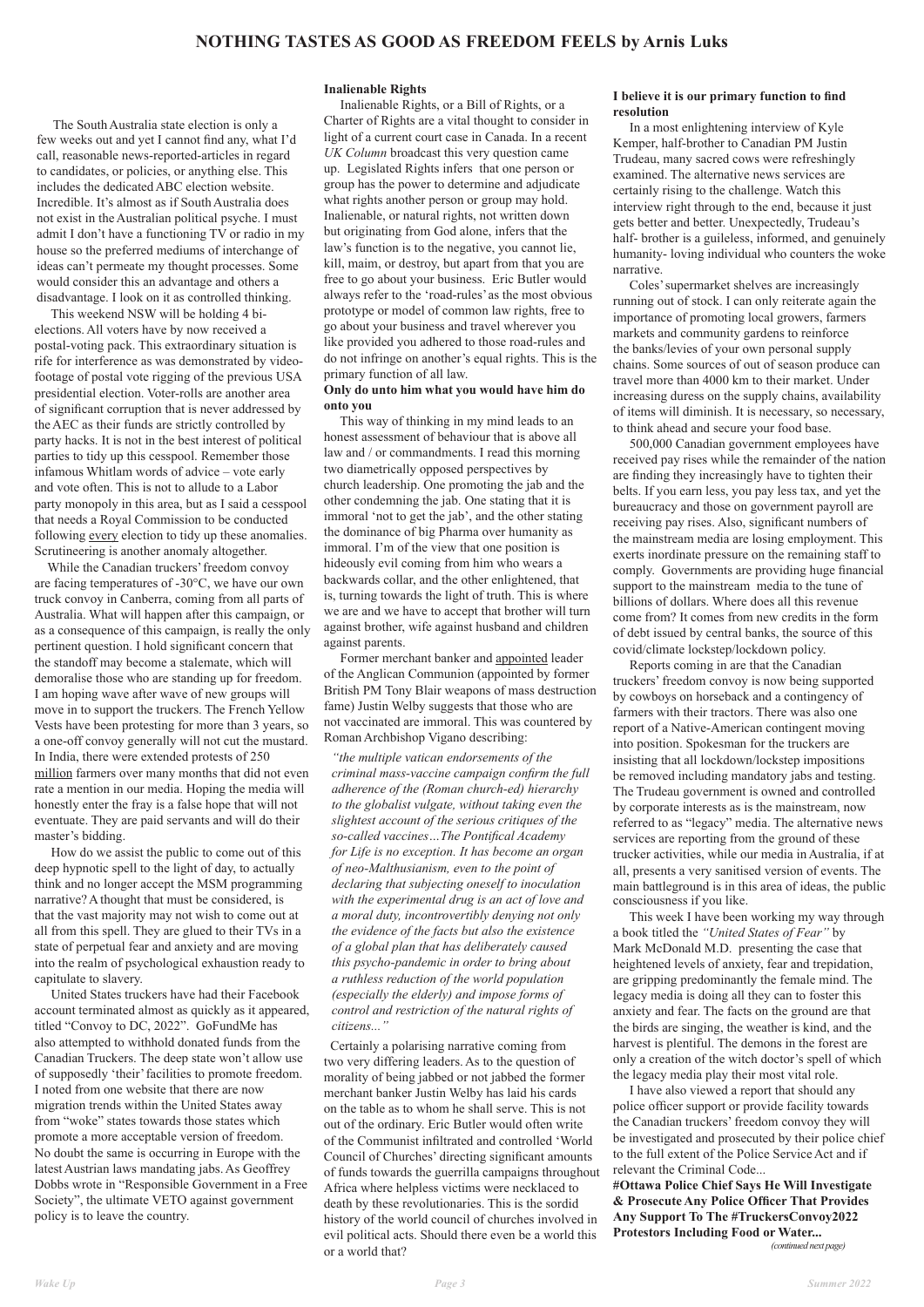*(continued from previous page)* Blackmail isn't limited to the political sphere but is rampant throughout all those areas which hold the political and societal purse strings or employment.

 A relevant thought is of what structure or organisation actually controls the leadership of these departments?

 In *'Secret Societies and Subversive Movements'*  by Nesta Webster, she writes of the hidden hand of the Masons, the Illuminati and nowadays we have all these 'think tanks' and 'charitable funds' which are able to pour billions into this campaign of world government. Another title on secret societies and subversive movements is *'The Mystery of Freemasonry Unveiled'* by Cardinal of Chile.

New South Wales local Liberals are attempting to have some input into the selection process from their branches. The Federal Liberal executive is riding roughshod over the locals to parachute in pre-ordained individuals. By their very structure political parties are not a representative organisation but a power movement run by ruthless individuals. Their structure attracts tyrants and are generally run by them. The most revealing comments were made recently by the 'great reset' Klaus Schwabb: is that most of these world leaders are parachuted-in individuals, injected into the body politic, having been trained at his WEF school for world leaders. He also makes the extraordinary claim that 50% of some federal administrations are injected from his school. Whether communist or capitalist, they all come from this school as they historically once came from Harvard or the London School of Economics and Political Science. **If you as an individual do not accept personal responsibility to run your own life, then these tyrants will most certainly run it for you.**

Emmanuel Macron and Justin Trudeau are not exceptional tyrants. They come from the same preparatory and predatory ground as Vladimir Putin and Jacinda Adern. They are groomed, developed, trained and implanted there to do the bidding of their corporate masters. The same place these funds come from, central banks and international corporations.

The Chinese system of surveillance is a creature developed in the west by tech giants such as google, facebook and twitter. Plans are afoot to constantly assess your worthiness as to more and more jabs based on your compliance to this global tyranny. In Europe, Austria has now passed laws making jabs mandatory or receive fines for non-compliance. Queensland has now introduced random covid testing. This will never end unless it is overcome by a counter movement towards freedom. New Patent Proposes Digital Surveillance to Vaccinate People Based on Social Credit Style Scores By Tom Parker

*https://reclaimthenet.org/ us-patent-surveilling-vaccinating-scores/ Patent and trademark attorneys Dr. Gal Ehrlich* 

I have previously suggested Rate-Payer's Associations and Progress Associations as vehicles towards reform at the local government level. Understanding inordinate influences that can corrupt human nature, and the injection of persons of already vested interests into government, I see that the open meeting provides a viable resolution to this corruption, in that should a local meeting be swamped by outsiders, brandishing the councilrates-notice and being known by existing members could alleviate some external interferences. Open discussion, while there are risks of meeting capture, do promote meaningful and lively dialogue. Finding resolution may take time – so be it. This is where understanding that a quick-majority can and should be challenged back by a thoughtful and considered approach after due consideration, being the counter-balance. Participation is the key. The revolutionaries know this only too well and will always be the other side of the net.

*and Maier Fenster of Ehrlich & Fenster recently had a US patent approved for a technology that aims to surveil people via their digital activity, give them a score that defines "the potential level of super-spreading activity of each individual," and then vaccinate people based on this score… Not only does the patent suggest mass electronic surveillance of people to create a social credit style score that determines when they should be vaccinated but it also proposes that the technology could be deployed as part of a "dedicated mandatory app" where "the government may order the citizens to install a dedicated application on their smartphones (or other smart devices like tablets, smartwatches, smart glasses, etc.) to help the government with the logistics of the vaccination procedures"...*

Do people really need to choose<br>between a vaccine and their<br>livelihood?<br>I thought I had left<br>China already

*The patent was approved on August 31 and follows governments around the world implementing increasingly far-reaching surveillance measures amid the coronavirus such as vaccine passports that aim to exclude people from economic and social activities and apps that use geolocation and face recognition to police quarantine...*

#### **What Is Law For? Think about the Road Rules:**

Just-Law is not burdensome, but allows all (in this case) to freely travel/use the roads on conditions stated in the Rules of the Road. Truck drivers travel thousands of miles to their chosen destination every day - obeying the Road Rules. This is a good example of a useful law, not burdensome, but neither are they chaotic as would happen if there were no rules or those rules were not obeyed. This is *"the power of human beings in association to produce the result intended, measured in terms of their satisfaction."*

> **Short term goal:** to slow or stop the progress of covid tyranny with the restoration of all our inalienable rights: freedom of movement and choice, informed consent, and **Long term goal**: to have our constitutions updated to include a VETO mechanism to hold the 'tendency of tyrants'to account on a daily basis.  $****$

 Tudor Jones, in *Elements of Social Credit* directs attention towards Douglas' advice that we must not only use the 'rules of the road' (or Constitution) we must 'practice at the net'. Sports stars understand this very well. They practice at the net - or wicket- to improve their abilities even though they must also know the rules of cricket or tennis, etc. Knowing the rules of the game is necessary, but without practising at the net knowing the rules will get nowhere. That is why it is so important to begin with *Freedom of Choice* and *Lifting all Mandates*  as the first step in *practising at the net*.

 Thinking about this proposal of practicing at the net; the need for devolution of political power has not surfaced from any political entity, but rather more of the same from different hands UAP, Australia 1, PHON etc.

Government as mother, and now father, removes personal responsibility from the individual. First there was mass medication in the form of fluoride, justified for the protection of young children's teeth even though less than 1% of 1% of all water produced was drunk by children. If fluoride worked and was not a neurotoxin, a topical application by the dentist could have sorted this issue easily. Instead, all the population was medicated with a known sedative. And now this mass-medication theme has evolved into never ending jabs. Just think, the largest building complexes in every major city are now 'citadels for health' while our population is getting sicker and sicker, weaker and weaker. *Cui Bono?*

 Accepting personal responsibility for your own health decisions has moved from something voluntary, almost incidental, towards something that is vitally essential, or mandatory if we are to restore our inalienable rights.

#### **Practicing At The Nets**

While opinionated individuals may carry persuasive arguments at the time, due consideration can counter back. This is all practicing at the net stuff that builds community and enforces representation instead of party power movements dominated by professional activists. How little consideration was ever given to local's opinions with the GMO decree by the agricultural minister in SA? Those active associations, had they been working tirelessly to remove this person permanently from the parliament, could have possibly changed the state government while they were at it.

Political party movements work from their own 'controlled associations'for their own purposes. It works like a club or a gang. Once representation is achieved the open meeting quickly goes behind closed doors.

36% organic certified farmers and growers of the Fleurieu Peninsular was insufficient to hold the line against this tyranny exercised by the minister on behalf of the GMO superstructure. Everyone is a minority at some stage. We need to rethink this majority vote racket.

Last ChristMass, I received word that a Queensland local government had supported local business leaders by declaring a covid tyranny safehaven. This allowed business to achieve their much needed cashflow-injections across this high spending period, with no covid restrictions or policing whatsoever. Another council body was asked the same question but declined to offer support to their business community. Extraordinary.

One 'local government'acting resolutely with the 'local representative'and business leaders, could send shockwaves through any state government that imposes this tyranny. The covid thought police would be powerless against this in a heartbeat. Especially, if like the truckers, the thought caught on with wave after wave of increasing support from freedom loving individuals.

You see, free must be balanced with moral and responsible. Those who rashly chose the jab are the same group that are now recording a 40% increase in all-cause morbidity. They have not avoided responsibility; in fact, they are demonstrating it with this increase in death rate. As horrid as it is to say that is the practical truth of it.

#### **Further Reading:**

*https://alor.org/Storage/navigation/Library1.htm*

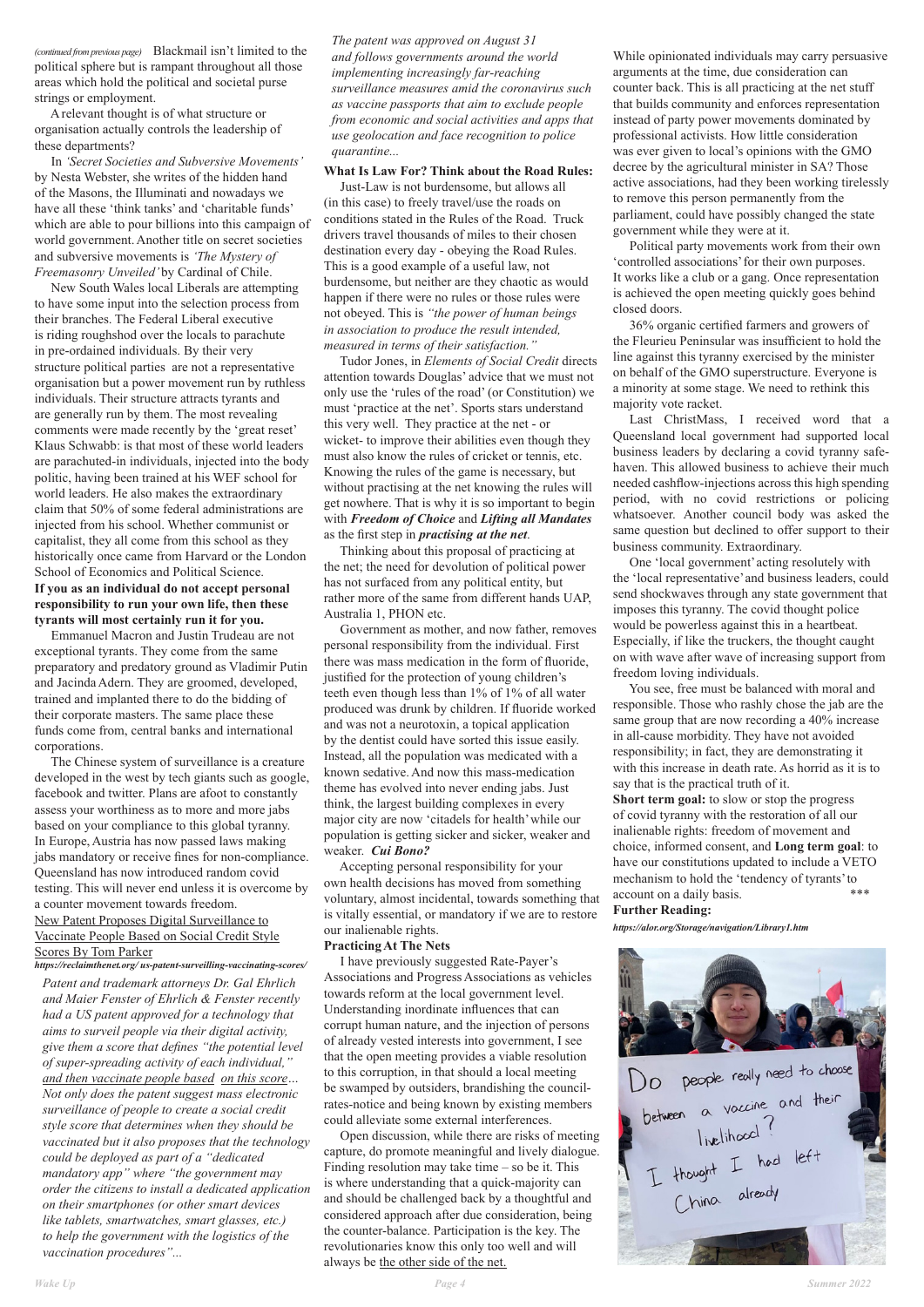Our Constitution of the Federation of Australia is quite unique in the history of constitutions around the world. The people of the various states within Australia, and their appointed and popularly elected advocates held negotiation-conventions across more than 10 years to bring about "How We Shall Be Governed". Australia's Constitution is a limiting document, clearly stating those powers allocated to the federal government and no more. The interests of the various states is accommodated within this limiting document e.g. Tasmania achieves similar senate numbers as does NSW, and yet the population of those states is starkly different in numbers and disposition. The state's house, the senate, is equally representative from every state, and entitling two seats from each territory. Senators normally face re-election alternate federal elections unless a double dissolution is called.

 The structure of the Parliament is trinitarian, dividing power across the two houses and the Monarch's representative the Governor General. Both upper and lower houses have equal power, except, that supply must be initiated through the lower house. The power of the purse (for the government to function) must be reviewed annually through both Houses of Parliament. Should confidence be lost in the lower house (the House of Representatives), the upper house (the Senate the state's house) has the opportunity to withhold supply to force an election. This check of power against tyranny of the lower house is foundational for the good working of Parliament.

 The 1975 withholding of supply caused the then Governor General to force the situation back to the people. The people being the final arbiter of the performance of the government. The Constitution vests with the people.

 Since local government regionalisation across the states, the CEO and Mayor are working together, rather than representatives of the shire, more and more as a management team to implement world government policy 'locally'. This imposition is reflected in the strong environmental presence within all licensing and policy (sustainability) - e.g. medium density housing, recycle. Licensing and inspections for even the most basic things within local industry are now the norm. The council officers are more bureaucratic by the day having lost site of service to the community as a genuine public servant. The Global Parliament of Mayors and the Abolition of the Electorate

 The people must be consulted and approve of any and every change to this agreement : our Constitution of how we shall be governed. It is a fine balancing of powers across the three branches of our Parliament.

 There is also the trinity of the "separation of powers". The Parliament makes the law. The Executive (cabinet government) administers the law. The Judiciary assesses the true and proper application of these laws in accordance with our Constitution - the supreme law of the nation of Australia. The third trinity within our federated structure are the three levels of government; federal, state and local.

 Some would argue, somewhat cynically, that local government is nowadays a branch or expression of the administration of state government laws. This is certainly more so since councils were amalgamated into regional corporate bodies. This restructuring of the local councils through regionalisation directly affected how we shall be governed, with a dominating CEO and Mayor as the public face of policy. This erosion of the representative function of local government was deliberate to assist bringing about a one world government.

# **Section 51**

 The constitutional arguments against medical conscription have at least three facets in regard to federal and/ or state power to legislate in this realm. The imposition over companies to require conditions of employment in regard to medical status. The imposition over doctors to disregard their training, experience and sound science to administer an experimental chemical-procedure altering the human system in unknown ways. The imposition over people with QR codes, jab compliance and medical passports to function normally within society. All are forms of

conscription. Our courts, up till now, have provided no relief of this imposition of totalitarian tyranny against the clear contractual agreement between the people and our governments as to "how we shall be governed".

### **World Government Policy Undermining Our Federation**

"The Grand Design of the 20th Century" is available in our online PDF Libarary here: *https://alor.org/Storage/ Library/PDF/Reed%20D%20-%20Grand\_ Design\_of\_ the\_20th\_Century.pdf*

 At the state level, privatisation was a key world government policy-initiative resulting in the loss of nearly all the state's assets to private interests. More recent the marketing of solar panels as environmental policy. The life-cycle of a solar panel is around 10 years after which performance drops off. Wind farms and their lifecycle are around 20 years. Electric car batteries are even less. Behind every environmental policy-initiative is heavy industry based around base-load electrical power generation. Coal and Gas fired base-load power generation is capable of continued service for perhaps 100 years with little loss of performance and minimal footprint, generally being located amongst coal or gas fields with transmission lines to populace centers. If CO<sup>2</sup> was such a problem this would be apparent around these base-load CO<sup>2</sup> emitters, which it is not if you take the time to look. Torrens Island in Adelaide SA has a gas fired base-load power generation facility there since 1963. In the immediate vicinity, if it is anything, are pristine wetlands and a city wide forest of lush growth. Adelaide is a clean and pretty city.

 I have worked in oil and gas for 35 years, operating heavy and extremely high pressure and very hot equipment on a daily basis. More than 10 years ago I was compelled by state government legislation to seek a license to perform this everyday task. The license itself did nothing other than authorize what I was already doing. I find now my license will lapse if I fail to demonstrate competency of something my years of experience can demonstrate in a heartbeat. Ironic that it would be more appropriate for me to license the inspector in the first place. This situation is similar with my carpentry experience for having been brought up in this industry from a building family. The license being the state issued authority to work in a field that is readily in my blood. West Australia as is Victoria is demonstrating where this is going, with now more apparent demarcation lines around your personal vaccine status and passport. The current experimental jab is probably the most environmentally un-sustainable product industry has ever come up with. Vaccinations were 'scientifically' argued they provided immunity for a lifetime. Nowadays the jab is supposedly providing protection for as little as a few months. The jab and sustainability don't fit together at all. The logic of this pseudo science does not hold. It is medical propaganda for the benefit of vested interests and promulgated by our TGA Therapeutic Goods Administration as supposedly an independent body. At the federal level the imposition of world government policy is reflected in the decimation of all our primary industry and the loss of any semblance of control over our national financial policy. All our major assets are under the direct management and control of private interests for the direct benefit of those same private interests. World government is in fact corporate governance. Nation states count for little in this world- wide managerial environment.

 Douglas Reed has written extensively on this program towards world government. Reed's 27 page booklet

*The corporate management of the USA by one man across 6 Presidential terms makes for alarming reading.* 

#### **A Vision Splendid**

 I am sitting here contemplating while the rain is lightly kissing the ground. We are in the middle of summer and a further 30mm or so of rain has fallen over the past day or so. I wouldn't consider this a wet summer, but rather just a continuation of the mild summers we are experiencing. Our garden is growing plentifully with little need for supplementary water except for the kitchen veggies. There is a small chance, if the rain continues, that some crops may be damaged by fungal problems, however we are not experiencing this. If you listened to the mainstream media or read their main articles you may feel incredulous towards me for writing about the observable natural world. The truth is I must write about what I see, sense and feel (touch) in the real world, because this is how to undo this massive psychological operation (psyop). What does it really look like? Every 2nd news-item broadcast in public places is in regard to covid or climate. Even the tragedy occurring in Tonga is enmeshed within the Covid propaganda narrative.

## **Information Sources and Methods of Communication**

 I've spent nearly all of this week attempting to resolve computer email issues with our leased 'Internet server' housed interstate. The incredible situation is that: providing a secure and encrypted email - not selectively directed into spam by antivirus software - across our leased server has been compromised and the issue remains unresolved. In spite of many support tickets across two wellknown companies this issue is still in limbo. Identification-encryption is something you need if you prefer what you send-off to arrive in the intray, not sent into spam, and also be read by the recipient alone. Intelligence services would have little trouble overcoming this barrier, but against the average hacker it is a layer of security worth having. Both companies' service, in my personal involvement across many years, has remained impeccable, up till now. I can only guess as to why this is occurring, and even then the next guess changes completely. This has caused us to take stock and perform a review of contractual arrangements, what we are doing and the services required going forward. **How Important Are Workarounds or Workthroughs** Adversity builds personal resolve amongst some. Others may be crushed, unfortunately. The Chinese interchange the word 'crisis' with 'opportunity'.

*(continued next page)*

## **…AS TO HOW WE SHALL BE GOVERNED by Arnis Luks**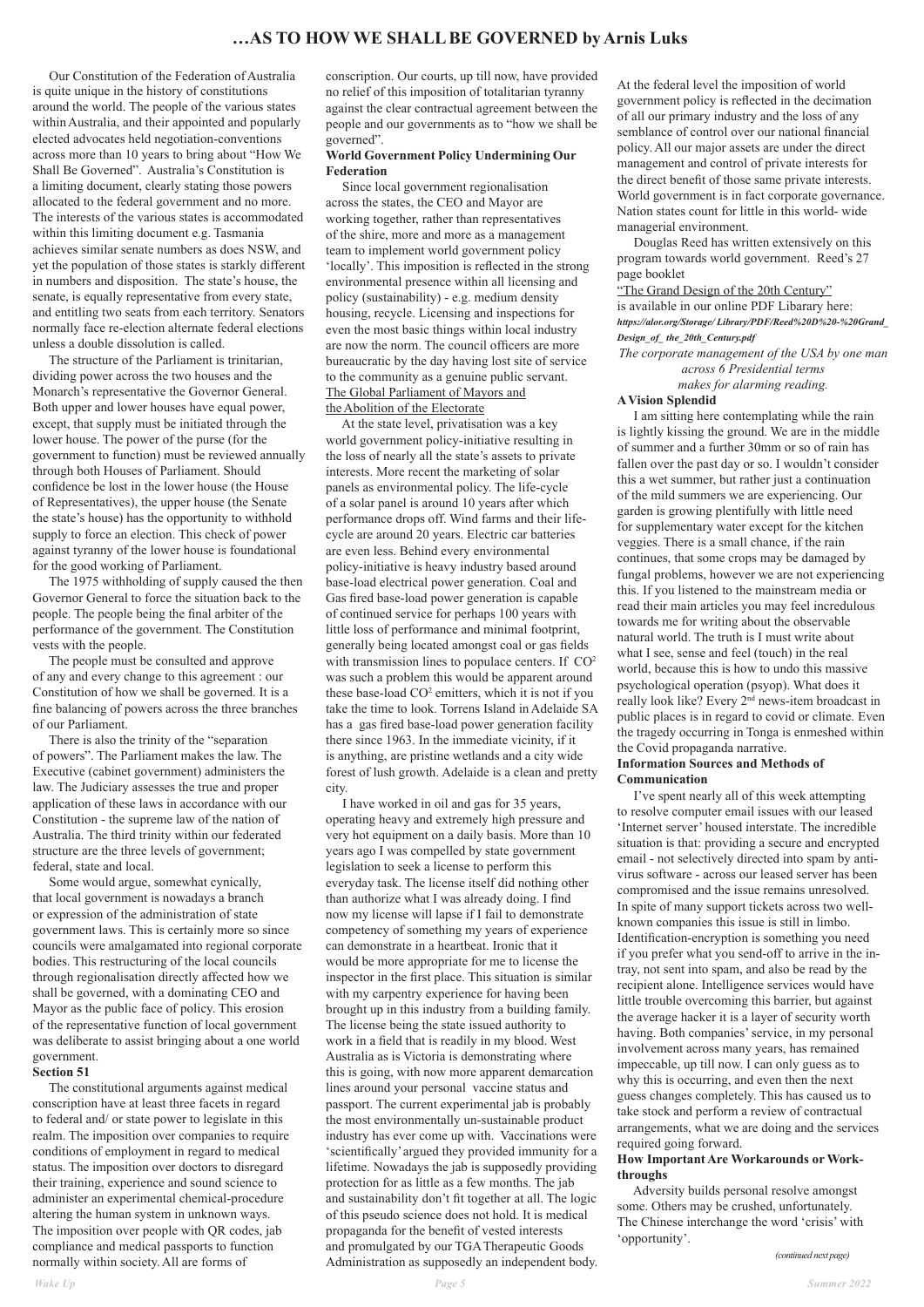*(continued from previous page)* Their symbol of yin-yang shows that order can come, even from the middle of chaos. ED Butler referred to 'events' that will cause people to move - take stock, regenerate. 130 years ago our fathers of federation, through the constitutional conventions, saw fit to include the preamble within our written constitution which states *'We the people...humbly relying upon the blessings of Almighty God'*. Our foundational, but now muddled philosophy, is currently immersed within humanistic- materialism. These foundational words to our constitution are a straight-arrow leading to our refuge, in that we have drifted away from the important things and are in pressing need to re-energise them to go forward.

 Civilisations can regress and eventually collapse, or they go forward onto another plain. King John is 'our' example of tyranny overcome by resolute and faith- full individuals - going forward. I am not convinced any other nation has achieved this development of limiting constitutionalism as has that once merry Isle England. She has many skeletons in her closet, but this is the most brilliant jewel in her crown, that we must look to God for providence - as we bring about His Kingdom on earth as in heaven. Some other jewels are the evolution of common law, Westminster trinitarian parliamentary government, *Habeas Corpus*, trial by jury and 'innocent until proven guilty' in our courts. All of these jewels we received from her as part of our cultural inheritance brought to Botany Bay with the first fleet, and are in significant jeopardy of being lost by the current representatives and international agreements imposed over this land by historically compromised governments.

 Those 1983 judges including Lionel Murphy, inflicted a mortal injury to the body politic of Australia with their 4:3 majority decision to allow our federal government to over ride the limiting power of our constitution (against the states) by making enforceable international agreements under a radical 'external affairs' interpretation, foresaw and foretold by HV Evatt, former high court judge, Labor attorney general and federal parliamentary leader. They, our governments, are now at all levels bound to implement world government policy over us based on secretive (TPP etc) trade agreements with trans-national corporations. Any supposed private- public partnership is dominated by private interests for their benefit, with little public input - GMO for example. A one sided arrangement decreed from the top down.

#### **Without a Vision a Nation Will Perish**

If we are to extricate ourselves from this quagmire, we must first unravel to see how this imposition of world government policy by these trans-national corporations and central banks has taken place. Dr David Mitchell, an eminent Australian constitution and international lawyer, has provided 5 educational video lectures covering these vital constitutional issues, available on our website library: *https://alor.org/Storage/navigation/Library5.htm*

 The supreme law of this land is our Constitution which vests with the Australian people - We the people... It is a legal garment worn around every single person in this nation and it is being shredded by aliens to us. Our politicians, judges and bureaucrats are all ignoring this fact and are

doing all they can to keep our eyes off the ball, distracted by covid and climate. It is from this point of upholding "our constitution that vests with the people" that we can come together to renew our federation vows. The Constitution first and foremost is the agreement between the peoples of the various states of Australia "as to how we shall be governed". Politicians, bureaucrats and judges, must abide by this agreement that vests with the people and not foster any radical interpretations towards centralist world government policies. We must restore the limiting Constitutional agreement of our federation if we are to have any viability of independence and freedom from tyranny, for us and for our progeny.

#### **National Credit Policy**

 If we are irredeemably indebted, we are not a free people at all. One of our founding fathers King O'Malley knew this only too well and went about establishing the people's bank. This is our real history of financial self reliance, not some fantasised narrative concocted by corrupted institutions, but readily available for research from our online libraries available at alor.org and other sources mentioned regularly in our journals. A significant task is to regain control of our monetary policy, to be exercised by our own independent bank, such as was once the case with the Commonwealth Bank of Australia under the sole directorship of (Sir) Dennison Miller.

 This must be a foundational consideration, that Australia be a financially sovereign nation under a limiting Constitutional agreement by all the people of the various states of this nation. That is the agreement of "how the people shall be governed" and must be upheld as the first restorative principal towards freedom, fought back from tyranny unto the last man standing. South Australian State Election not one sitting member of any political party has lifted a finger to uphold our ancient constitutional freedoms.

 Every one of them has either capitulated in their cowering behaviour, or silently and gleefully supported the totalitarian imposition over us, and must be sent packing by placing them last on the ballot paper. There is no other suitable response to this treachery. I believe the nearest old folks' home would provide a higher calibre of integrity amongst its occupants towards our ancient rights and freedoms than what we currently experience. I cannot put it more plainly than that.

 South Australia must lead by example and replace these incumbents with fresh blood who have a vision of restoration of our ancient rights and freedoms under a limiting constitutional agreement with the people.

 The divisive policies imposed over us are deliberately polarising society into the vaxxed and unvaxxed, old - young, male - female, instead of uniting us under our limiting Constitutional agreement ending discrimination. Our ancient freedoms is what we have lost under world government covid lockstep/lockdown policy, imposed over us by this current state government. They do not deserve another term, but need to send packing back into the barren, totalitarian wilderness from whence they came. We do not need to resort to any form of violence, but intelligent action by an informed and resourceful electorate. There is time

## and the opportunity is now. **Alternative News : Items Of Interest** Dr. Meryl Nass'TestimonyAgainst

## Vaccine Mandates

The Health and Human Services Committee of the Maine legislature held a public hearing on LD867 "An Act to Prohibit Mandatory COVID-19 Vaccinations for 5 Years to Allow for Safety Testing and Investigations Into Reproductive Harm" *https://media.mercola.com/ImageServer/Public/2022/ January/ PDF/meryl-nass-vaccine-mandates-pdf.pdf* 

TGA link: *https://www.tga.gov.au/sites/default/files/cmi- comirnatybnt162b2-mrna.pdf*

If hospitals had utilized the Zelenko protocol with intravenous vitamin C and vitamin D, then covid-19- associated deaths would be virtually nonexistent:

#### *https:// www.naturalnews.com/2022-01-21-zelenko-protocolintravenous-vitamin-c-and-d-covid19-deaths.html*

 A multi-center, randomized, open-label study assessed the effectiveness of vitamin D and the Zelenko protocol (hydroxychloroquine, zinc, and azithromycin). Seven hospitals in Turkey applied the treatment protocol with and without intravenous vitamin C to study its effectiveness for shortening the duration of illness and prevention of death…. The study concludes that a "treatment protocol of HCQ, AZM, and zinc with or without intravenous vitamin C is safe and effective in the treatment of COVID-19, with high dose intravenous vitamin C leading to a significantly quicker recovery." The suppression of efficacious treatments has turned hospitals into modern day gas chambers... Bureau of Meteorology 'cools the past, warms present' Graham Lloyd, *The Australian* : "The bureau has now remodelled the national temperature dataset three times in just nine years," Dr Jennifer Marohasy said. *https://joannenova.com.au/2022/01/*

*bom-cools-history-and-warms-the-present-version-2-2/* Liberty Sinks Slowly in the West

*https://quadrant.org.au/opinion/public-health/2022/01/ libertysinks-slowly-in-the-west/*

 The State of Western Australia has just introduced one the most draconian proof-ofvaccination requirements in the entire world... Announcing the further expansion of an allencompassing vaccine passport system, he (the Premier) informed the state's residents that such measures will remain in place for many "years".



## **Thoughts For The Quarter:**

The powers of the Commonwealth with respect to legislating on medical issues is one of the items in section 51 of the Commonwealth of Australia Constitution Act.

(xxiiiA) the provision of maternity allowances, widows' pensions, child endowment, unemployment, pharmaceutical, sickness and hospital benefits, medical and dental services (but not so as to authorize any form of civil conscription), benefits to students and family allowances;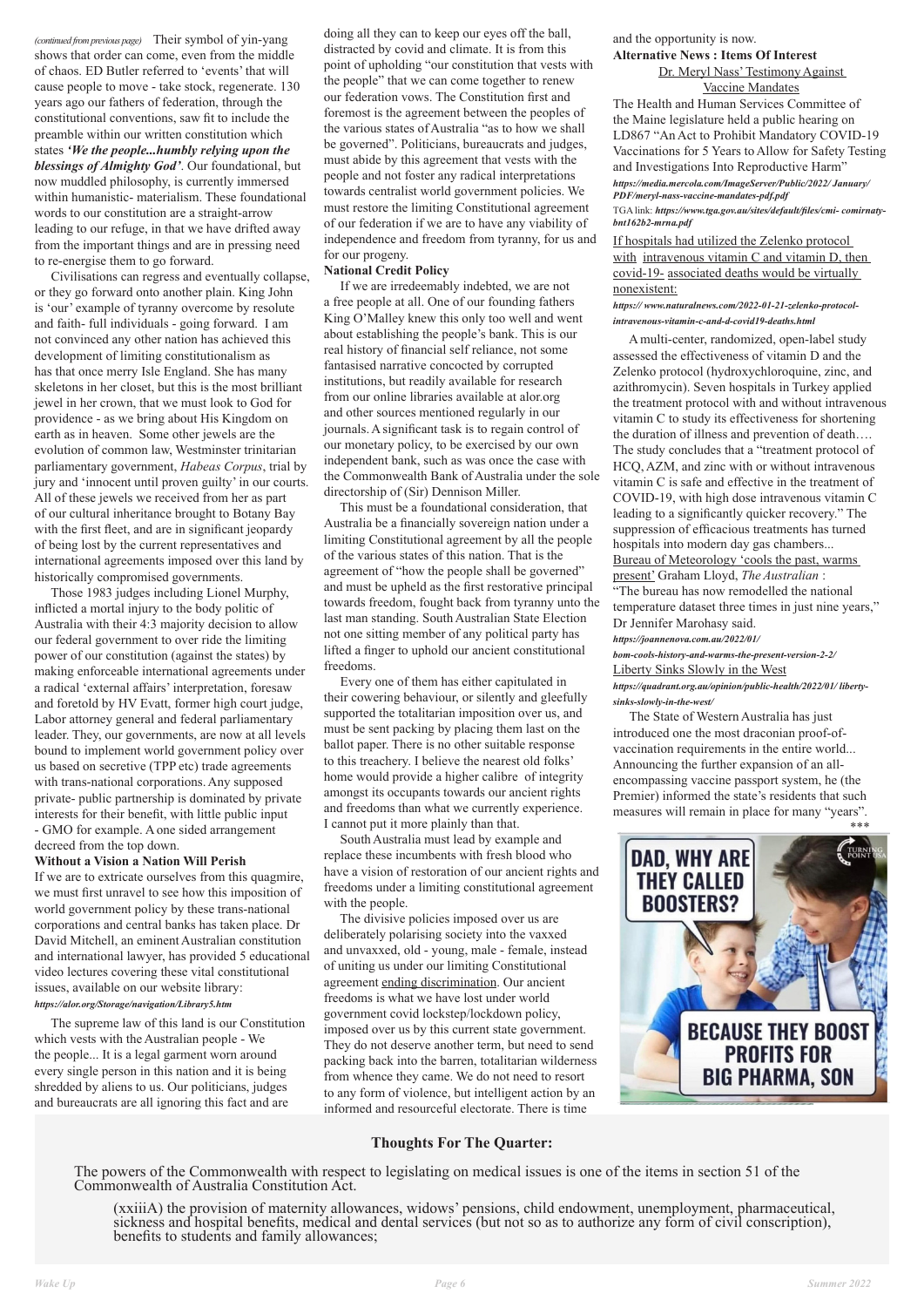## **LOVE AS A DYNAMIC FORCE by Arnis Luks**

In an increasingly obvious scripted narrative, the South Australian Premier is shaping the lifting of Covid restrictions to align with the next state election. While the ABC is the only reporting service dealing with this obvious manipulation, nonetheless it warrants consideration of what really is a cynical work practice of politics - pork barrelling of another type in exchange for reelection - a temporary relaxation of the rules of tyranny.

A similar perspective can be taken in regard to the Federal election due in May. MSM are almost pleading with the incumbents to give them something to eulogise them with. The jostling for media time isn't limited to the major parties, even though I am convinced the federal ALP hold no real desire whatsoever to win this election, with their polarising narrative of taxing the rich and confiscating inheritance rights. The current ALP leader endorses the Morrison policy of covid/ climate tyranny, reinforcing that they are two peas from the same pod.

Our PM has distanced himself from the covid demonstrations in Canberra against lockstep/ lockdown; claiming it as state policy, not federal that is causing this unbearable situation. If this were true, which it is not, the government would have the states in the high court in a heartbeat, which they have not. They work together.

## **They deny with their mouths what they are doing with their hands**.

This vacuum of acceptable policy direction is a huge opportunity for minor parties and independents to rally against the majors. Firstly, to insist upon *"freedom of choice"*; and secondly *"lifting of all covid restrictions"*. These two policies reinforce our inalienable rights and freedoms are to be upheld, especially by our governments. Should an incumbent be unable to endorse and pursue these two policies they need to be placed last on every ballot paper. Canadian Truckers are leading the way on this issue, and, while it may turn unstable at any moment with the government preparing a paramilitary response, those truckers need to hold their line as best they can. This is a war against tyranny for the restoration of our inalienable rights and freedoms that government seized.

When Mark Latham was the ALP Federal leader he came up with a polarising narrative of class warfare. Even though he is now an indicative leader within the PHON camp, I still cautiously watch every manoeuvre he makes.

Police shut down Perth restaurant, arrest

owner, over alleged vaccine breach *https://www.smh.com.au/national/police-shut-down-perth-restaurantarrest-owner-over-alleged-vaccine- breach-20220208-p59upt.html*

## Qld's Capricorn Coast Says NO

#### to Labor's Vaccine Mandates

 *Livingstone Shire Council voted to become "pro-choice" by rejecting government advice to medically discriminate between who they serve and employ in local businesses...*

The PHON request for a Royal commission into Covid handling by the various governments and health departments, must be compared to the recently held banking Royal commission which was carefully guided into the sidelines by former PM Malcolm Turnbull.

 I have no confidence any 'terms of reference' for a Royal commission would seriously look into this covid fiasco. There are too many skeletons in the closet of important and influential people for the light of day to be allowed.

The splendid work that PHON political party were doing in the early days, with a genuine

alternative media presence under the stewardship and guidance of James Ashby, is nowadays hardly to be seen. Had their media contingent being present with the current demonstrations in Canberra, factually reporting the discontent evident on the ground, or the small businesses collapsing under Covid tyranny, and now with the threat of five-year-olds being experimented on with the jab, I'd be prepared to withdraw my concerns for holding such a dark view of where they are going and where they are leading us.

Canadian convoy protesters have crystallised their policy objectives into *'freedom of choice'*  and *"lifting of all covid restrictions"*. PHON, UAP and Australia 1 would all do well to give the electors a serious target for the upcoming South Australian election due in a few weeks. The majors would not be able to contain the propaganda narrative any longer if the people are given a genuine political alternative to pursue - a VETO against tyranny.

## **https://www.youtube.com/watch?v=AIDHLEom5C4**

The recent business leaders and councillors Nov 2021 town hall meeting in Yapoon, Qld was all good stuff but while Pauline Hanson had the mic, she only committed to managing everything better than was being done by current leadership. Sorry Pauline, just not good enough when we are losing our nation and our inalienable rights and freedoms, while our children are being experimented on with the jab. The people need a clear policy choice, even if it is to the negative of what they no longer want.

I also hold reservations towards Sen Malcolm Roberts' perspective on the economy and the existing financial narrative. My reading of where he is leading is Ludwig von Mises' libertarianism - not far from *laissez-faire* monopoly capitalism, of which the (Roman) church condemns equally alongside communism - both evil.

**Ludwig von Mises:** everyone has a responsibility to work even if there are no jobs out there. Even if the machines are doing absolutely everything. Even if robotics, advance control, and computers can do in a few minutes what took months by hand, the policy is still full employment, *(if you do not work neither shall you eat)* even if that insistence of work happens to demand prostitution of the body and the soul.

Victoria has become the third jurisdiction in Australia to decriminalise sex work *https://www.abc.net.au/news/2022-02-10/victoria-sex- work-actrepealed-decriminalisation/100818818*

As noted last week, there are opposing theological arguments on this subject of full employment.

*"All things therefore whatsoever you would that men should do to you, do you also to them. For this* 

*is the law and the prophets"*  - the golden rule as stated by our Lord. It was William Wilberforce with a few others, who won the common law battle against the merchant-led slave trade. Slavery is a moral question, not a financial consideration for both the owner and the slave alike – a Faustian bargain for the slave. No human should have that much power over another, and none should be required to enter into a slave/master Faustian bargain. The financial system, through its nurtured and designed flaw of manipulation, has confiscated the very real assets of the entire planet to only a few hundred families. The natural law response is this: *"the Sabbath was made for man and not man for the Sabbath"*. Systems are made to serve man(kind) and not man to serve systems.The financial system must be a just system (as with weights and measures), not filching the entire globe unto those who

manipulate it for their own purposes, while driving the rest to abject poverty under financial slavery.

This PHON financial perspective, apart from being amoral (no morals), is separated from observable reality. With the cry for full employment, there is no explanation whatsoever of the irredeemable debt every nation in the world finds itself in. If you can't free yourself from financial slavery, if a nation cannot manage its own financial system for the benefit of the people of that nation, then we are all slaves, nonetheless. Silence on these vital issues is complicity. This is where capitalism and communism come together in their nexus of slavery – dictatorship of the proletariat. This is the blind side of PHON and conservatives generally, whereby they refuse, or deliberately avoid considering this question, while the other equally weighty issue of limiting the power of government is also not openly discussed in this arena of public education and discourse. What a moment lost!

 Important reading on this issue: *The 'Achilles Heel' of the Conservative Movement* by ED Butler available here:

*https://alor.org/Storage/Library/PDF/Butler\_ED-Achilles\_Heel.pdf*

## **LOVE AS A DYNAMIC FORCE - PLAN B What is to happen when the demonstrations stop?**

The combination of the Financial/Political/ Military/ Pharmaceutical/Industrial/Media complex would be an impossible task to overcome by physical strength alone. It requires faith, hope and love, all put into action. The Canadian truckers have set up soup kitchens to feed the homeless and blow-up castles for the children. As the Truckers are challenged by whomever, the locals are coming out of their homes and filling the gaps created. This spirit of freedom is growing as Canadians come together to do all they can in -30ºC temperatures. There may be some cracks appearing in the politician's armour, but these will be shored as they appear. The key to inalienable rights and freedoms is that it affects everybody including civil, political, military and police.

 Leadership of these structures has been subverted with injections from the WEF and secret societies. It is always the leadership that sets the flock on a destructive path.

#### **Leadership of Self**

I watched footage of the Canberra march and listened to several people with the microphone and came out with the impression clear direction was lacking or they were attempting to garnish votes for the next election. I did not witness a clear policy direction. What can 100,000 people do together in a march or rally? Not much unless this display of frustration is converted into action at their local level with an injection of some leadership of self. Adominant individual can readily take over a large meeting to cause a change in direction if you are not aware and thinking clearly. To overcome this charisma advantage, clear thinking and preset objectives are essential ingredients prior to attendance of these. The Canadian Truckers have united the nation under a *freedom of choice* and *lifting of all covid restrictions* banner that is bringing the public along with them. This is a unifying policy that permeates the public imagination. Issues other than this need to be set aside for now in order to direct political energy towards the restoration of our inalienable rights and freedoms. These rights and freedoms do not come from government but are inherent within every person from conception unto death.  *(continued next page)*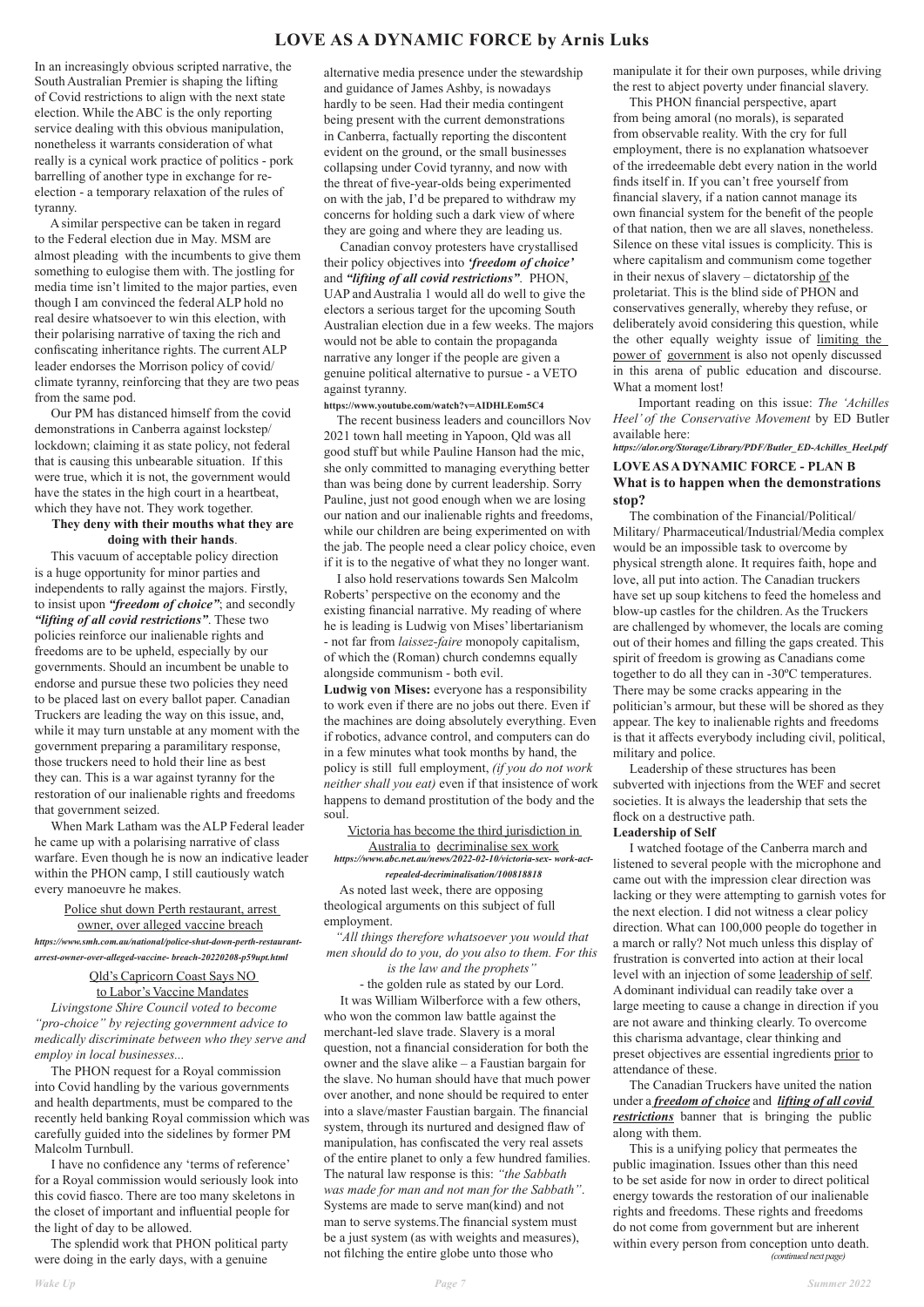*(continued from previous page)* Government has

overstepped their defined boundaries of a limiting

Constitutional Monarchy.

Energy now needs to be placed into this institution to shore it up as 'our agreement as to how we shall be governed'. Petitioning the Governors and Governor General to lift all covid restrictions is a start. He, as commander of our police and armed services is the rightful recipient of this plea from the people against the tyranny of our governments. This can be done at your own capital city rather than the 1,000+ kilometre trek to the capital Canberra. Logistically it also makes sense.

### **Alternative Media as Education**

 Each time there is interaction with a member of the public is also another opportunity for civics re-education. Our Limiting Constitutional Monarchical system of government is orientated towards 'division of power' across divisions of government and administration. No single house, nor individual holds supreme power over our nation (or our States). Annually the lower house must stand

While the public is now finding clear objectives, the structure of tyranny must be considered. Klaus Schwabb boasted that he had injected up to 50% of administrations with his operatives, it is those in leadership positions which direct policy. It is those who will attempt to turn this narrative against the pursuit of our inalienable rights and freedoms. National broadcasters are simply hired tools. New media is 'you' with a clearly defined message: *freedom of choice* and *lifting of all covid restrictions*. You can do much locally in this pursuit of our freedoms. This is where the supply lines are not 1,000+ks but readily available. This is a war against tyranny and it is happening in your neighbourhood at your own front door.  $***$ 

to be judged in the states' house the Senate with the passing of the budget. The Executive stands answerable to the Parliament, and the Ministry stand answerable before the Courts as adjudicator of the imposition of these laws. Our representatives are not doing their primary function of representing the will of the electorate and holding the Executive to account. They collect wages under false pretences and need to be replaced with others more attune to the now realised will of the electorate.

The New Zealand public are also rising up against this world medical tyranny. A similar message from them is *freedom of choice* and *lifting of all covid restrictions*.

We need to understand that the police and the military also have children and family directly affected by this world medical tyranny. They need to be brought alongside with the public. This issue is government tyranny imposing a world medical policy. Sir Robert Peel, the founder of the London Police wrote:

## *"The police are the public and the public are the police; the police being only members of the public who are paid to give full time attention to duties which are incumbent on every citizen in the interests of community welfare and existence."*

No reversal of current developments is possible without reversing and modifying the financial policies which have been such a powerful instrument in the hands of the power-lusters. The true conservative knows how important is the past. As the young French-Canadian mystic, Simone Weil, so beautifully expressed it in

## The Need For Roots:

## **"We possess no other living sap, than the treasures stored up from the past and digested, assimilated and created afresh by us."**

 A genuinely conservative approach to life requires humility, to accept the fact that the man is not self-sufficient.

 It is surprising how many conservatives will accept this truth concerning some subjects, but reject it in the field of economics. Far too many conservatives create the impression that their concept of "rugged individualism" is a type of freefor-all where the self-made man succeeds and the weak go to the wall. The truth is that no man is selfsufficient today in the field of economic endeavour. Even those pioneering on some of the world's remaining frontiers are making use of machinery and technical assistance which comes from co-operative industrial societies, themselves the heirs to a thousand years of "accumulated" industrial arts. The creative conservative of the Twentieth Century must take a new look at economics if he is to meet the Socialist challenge. Some proper humility is a prerequisite. The following are basic truths which must be accepted in evolving a policy which will enable the best of our civilization to be preserved and developed along the lines of a genuinely conservative and co-operative society, one in which the creative initiative of every individual can find expression:

**1.** What might be described as man's basic capital consists of vast natural resources, including the soil. Growth is impossible without sunshine, rain and fresh air. All this is a gift from God. It is not produced by men's work. Labour does not produce all wealth as the Socialist and Communist claim.

**2.** The use of basic capital requires production capital. This has been developed at an everaccelerating rate because each new generation is the heir to the accumulated knowledge of the past, which is part of man's cultural heritage. Without this knowledge, man would still be subsisting at a primitive level without even knowing about the wheel. It is more correct to describe man as a discoverer than an inventor. The truth concerning what is termed the "mechanical advantage" was DISCOVERED, not created by the man who first used a lever to lift a much greater weight than he could with only his own muscular energy. This and other truths are also a gift from God. The Indians watched the flow of water over the Niagara Falls for centuries, without realizing that here was an enormous source of power which could be harnessed to serve the individual. Present-day North Americans use this power, not because of greater physical ability than the Indians, but because they are heirs to knowledge passed on to them by previous generations. Semi-automatic machinery driven by solar energy, computers, machines making machines, with human labour as such now a minor factor, are the results of the cultural heritage.

**3.** Both morally, and realistically, the individual is entitled to a share in the benefits possible because of the application of the cultural heritage to basic capital. But although the cultural heritage, like basic capital, must be regarded as a community heritage, in order that this heritage is preserved, extended and in the most competent and responsible manner on behalf of the individual, private ownership is essential.

In a free-enterprise society, private owners should be a group of producing aristocrats, proud of their responsibilities and the opportunity to develop their various skills, serving a democracy of consumers.

**4.** As the "money vote' and price system is the most flexible mechanism through which the individual can exercise effective control over how his heritage is to be developed, it is the legitimate function of Government to ensure that the volume of community purchasing power AUTOMATICALLY reflects economic realities. The proper level of water in a cattle drinking trough is automatically adjusted by a ball-valve and the amount of water consumed by the cattle. The actual mechanics necessary to place individuals in control of their own credit, is one for appropriate experts to create. No change in the ownership or administration of the private banks is necessary.

Lincoln statement as it's fighting motto. \*\*\*



 C.H. Douglas predicted in l924 that unless control of the community's credit were decentralized into the hands of its individual members, and the economic system reoriented away from the direction in which it was being forced by those monopolizing the control of financial credit, there would come a time "well within the lives of the present generation" when "the blind forces of destruction will appear to be in the ascendant... There is, at the moment, no party, group, or individual possessing at once the power, the knowledge, and the will, which would transmute the growing social unrest and resentment (now chiefly marshalled under the crudities of Socialism and Communism) into a constructive effort for the regeneration of Society... we are merely witnesses to a succession of rear-guard actions on the part of the so- called conservative elements of Society, elements which themselves seem incapable or undesirous of genuine initiative; a process which can only result, like all rear- guard actions, in a successive, if not successful retreat on the part of the forces attacked. While this process is alone active, there seems to be no sound justification for optimism..."

— *Social Credit* By CH Douglas.

A genuine counter-offensive by conservatives, demand a challenge to the policy of the credit monopoly. It was Abraham Lincoln who observed that *"the power to regulate the currency and credit of a nation"* is *"the Government's greatest creative opportunity."*

A resurgent conservatism might well take the

## **MAN - HEIR and STEWARD by ED Butler**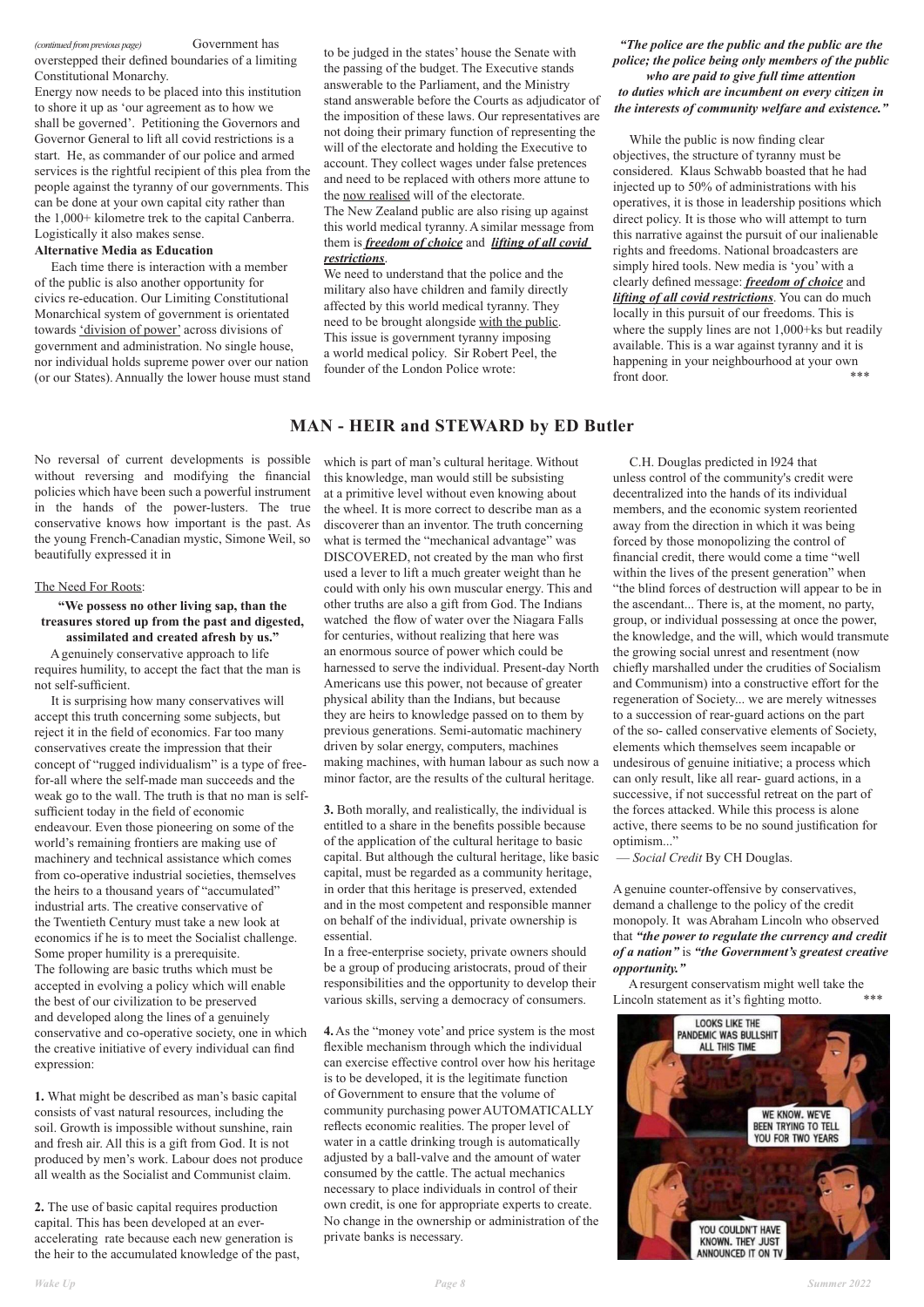Those following the political events in Canada would be aware that bank accounts have already been frozen and insurances revoked against the protesters on the ground, and any other remote supporters opposing that government's covid tyranny. The tyranny is expanding to any who fail to support lockdown strategy such as the tow truck companies who may fail to obey a directive to tow away the convoy trucks. This power is readily usable by the Trudeau administration against all political opposition, including freedom or constitutional movements, against truth in media - the new media, against their bank accounts and corporate structure – they wouldn't you say – they already have. Trudeau is not an exception, but rather the rule of what to expect from our nation's rulers trained by the WEF school for world leaders. Sovietisation has come to Canada as it convulses further into crisis.

 The validation of any type of prophecy is to correctly predict future events if a policy is pursued. CH Douglas foresaw what we currently experience and his written record from 100+ years past is available for research. On this week's broadcast *thecross-roads.org*, a short paragraph from the 'protocols' was read out to reinforce the long- term objective of what we are experiencing. The 'protocols' are such a 'prophecy' and deserve wider consideration - available from our online libraries. Another most important booklet of the origins of modern communism is the *'Antecedents of Communism'* available here:

*https://alor.org/Storage/Library/PDF/Antecedents\_of\_ Communism.pdf* 

which highlights the pedigree of ideas from which satanic communism emerged.

 The Chinese surveillance state, which is an expression of this satanic ideology, is being rolled out across the free world by all governments as the central bank 'policy' to control the world. Klaus Schwabb and Bill Gates, while appearing as dominant players in this narrative, are in fact the willing slaves of their masters the Money- Power. It always has been the Money-Power behind the wars and revolutions within our living memory. Few alternative media are pursuing this line but are confusingly attributing the cause and effect of the situation to governments, when in fact and deed, governments are simply doing the bidding of a higher power and authority. Political parties, as are our education institutions, multinational industry and the bureaucracy, are all willing tools of this same power.

 With the build up of pressure in the political situation in Ottawa, and the increased levels of propaganda in regard to the Ukraine, I would expect false flag events to occur simultaneously in both these regions. *"It is only in war, or the threat of war that English speaking people will accept large-scale planning".* The fully planned society is correctly called capitalistic- communism. The expression of this is most observable in China and Russia, but becoming increasingly obvious in the English speaking free world. We are no longer free due to our governments administering Draconian financialbrutality against any who would disagree with their policy. Minor donations of as little as \$100 are punishable by termination of employment, seizing of funds and closing of bank accounts. This is without court order nor redress against the banks through the courts.

A similar legal indemnity was pronounced in favour of big-pharma by these governments over the covid jab.

## Artist's empty shopfront photos show how COVID lockdowns devastated Melbourne's retail sector *https://www.abc.net.au/news/2022-02-19/ empty- shopfronts-melbourne-covid-lockdownseconomic- crisis/100812668*

 The writers for this journal have repeatedly emphasised the financial carnage being done to middle- class Australians by the Covid tyranny. Whilst this recent ABC news article makes reference to the thousands of now empty shopfronts across the Melbourne landscape; it neglects to emphasise the thousands of other small businesses that have closed due to the same policy, nor the tens of thousands of jobs lost with all the personal ramifications flowing on from such occurrences family breakdowns, increased suicides and mental illness, bankruptcies, homes lost, and inheritances dissolved.

 Building upon the narrative of seizing and closing bank accounts by the Canadian federal government (being a reflection of central bank policy), it becomes apparent that we are facing a convergence of politically- aligned catastrophes against the common people.

 Whatever the real number of protesters in Canberra over this past week, whether it be the 100,000 or even the 1 million, the point is that individual and community resistance against Covid tyranny is building.

 The level of frustration has come to the point of political expression into the streets. Can this action alone bring about significant political change? Unless this energy can be directed towards realistic and firm policy objectives, it may dissipate to nothing with the moment lost.

 Our PM and Opposition leader quickly distanced themselves from responsibility for the covid tyranny by straight out misinformation to the media. In Canada, the Provincial *(state-ed)*  governments also eased pressure from themselves by reducing the intensity of covid restrictions; only to 'probably' raise the bar further after the Ottawa movement is collapsed by whatever means necessary, including false flag events that may result in the death of both RCMP and protesters. **A False Flag Event**

 A false flag event would legitimise Canadian government crackdowns converting from covid to the now police state. The (blind, deaf and now dumb) general public will not notice any change in outcomes and continue to accept whatever narrative is generated (psychologically manipulated) into their minds.

 Two years ago this journal's writers emphasised the political *coup d'état* that was taking place across the free world. For two years the owned, controlled, and now subsidised media have failed to report of this. Some alternative media outlets are suggesting 99% of the once mainstream is now financially supported with government subsidy. Let's be clear that this subsidy is not coming from the government 'as sponsor', but rather from the government 'as administrator' of world government policy. Central banks are issuing what can only be described to as 'never ending' (debt)-funds in the form of new debt to governments across the free world. The money is there for the police state and now a possible war-front in Donbass, Ukraine, in the form of increased debts over the public purse,

but it is not there to allow the fruits of industry for the public to enjoy.

*"Guns will make us powerful; butter will only make us fat,"* declared Hermann Goring, Hitler's economics minister – 'guns before butter'. This same message is being touted by central banks - police-state and war, but not for the pleasure (leisure) of life.

 This scripted narrative is attempting to hide the obvious fact that we live in a time of material abundance with the modern technological advances in the manufacturing and other industrial and scientific arts. Sufficiency is there for all of mankind if we would only choose such. Those who would be world leaders have correctly predicted that 50% of all manufacturing, distribution and production jobs have now gone to machines and robots. Amazon warehouses are full of robots while they have become the largest distributor in the world; with little income distributed to workers in comparison to prices for their products. This situation is repeated over and over again. Universities and colleges are utilising online courses as the norm, as have schools with a laptop for every student. Church services are centrally controlled and occurring increasingly online. Even Parliaments and the Courts are becoming remote-attended events, with cardboard cut-out (virtual) representatives and proceedings. The highest levels of government are conducted online, or for photo opportunities rather than open Parliaments with recorded debates across the floor of ideas. A stunted, perverse abstraction of what was once genuine participatory and representative democracy.

### **Faith In The System At An All-time Low**

 The latest central bank press releases are in regard to battling inflation (as if it were a hot war). With the past two years of the policy of issuing massive amounts of new credit (in the form of debt for governments to subsidise industry while locking down middle-class manufacturing); this policy has purposely fostered this inflationary cycle with the release of massive new debtcredits without a corresponding massive increase in production. Any increase in production will only occur under wartime-production-conditions of which they, this world government, are also making moves towards.

 The continuous rise in the price of housing is a direct consequence of promoting increased borrowings by inexperienced young people trying to get into the housing market. This occurring whilst the cost of building materials used with their accompanying prices becoming less and less expensive to produce. What has changed significantly is the products utilised (under Agenda 2030) requiring specialist-manufacturing *(read China)*, rather than the locally sourced and produced timber, bricks and mortar historically utilised for building our homes. My first block of land which I saved across one year (from which provided a 50% deposit), and subsequently paid for 'outright' across the next two years must be compared to today's young people trying to get a home. The ratio of income against the price of land allowed this to occur in my time without excessive personal hardship, all whilst starting a young family on a single income. Nowadays, just for the land will require a 20-year mortgage garnishing a significant percentage of the entire income/s of that individual or family.  *(continued next page)*

# **IT WAS NEVER ABOUT COVID - IT WAS ALWAYS ABOUT THE SURVEILLANCE STATE by Arnis Luks**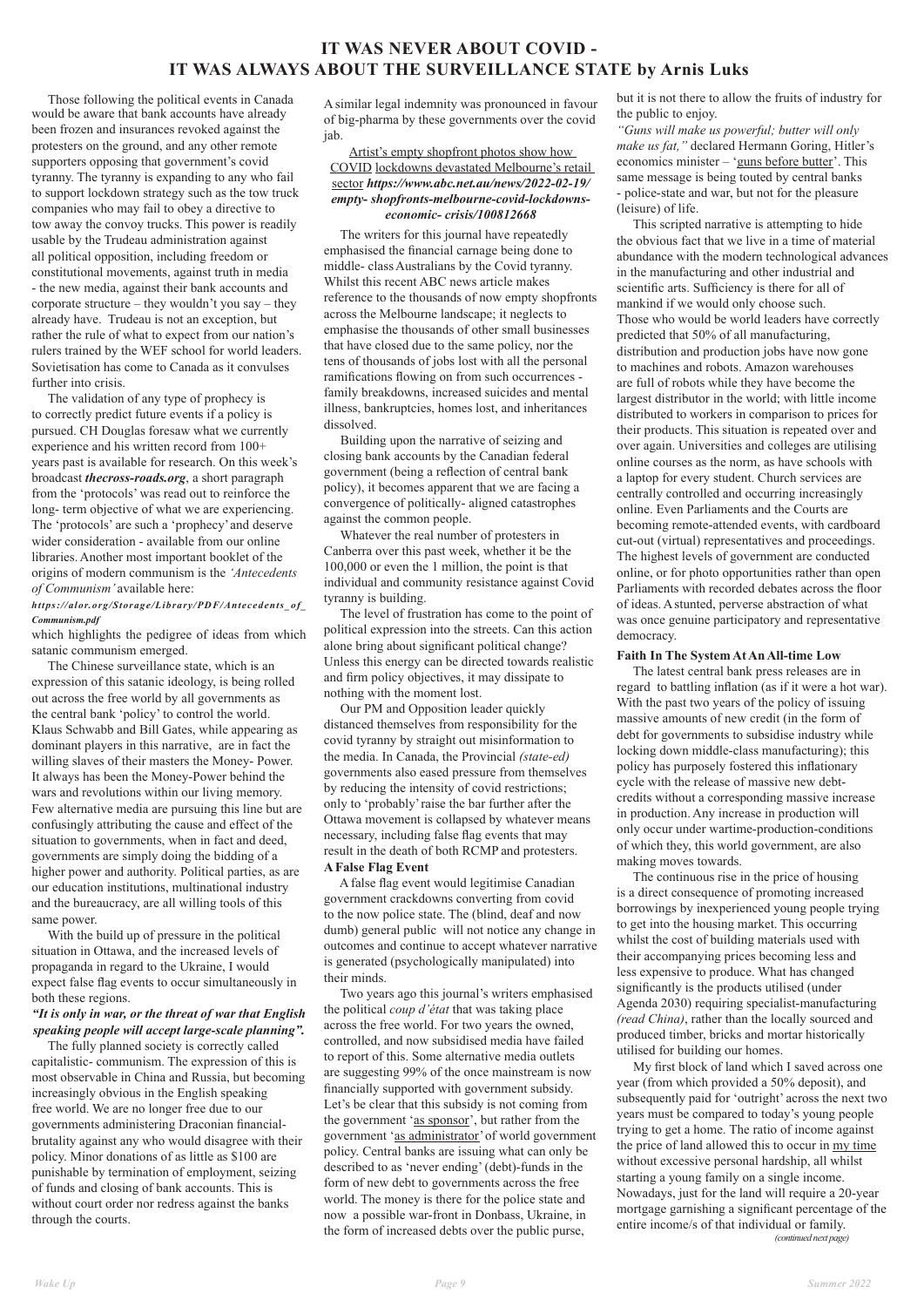#### *(continued from previous page)*

This is inflation as a consequence of centralbank policy (administered in this case by local government under the Agenda 2030 – medium density housing policy - with restricted land availability thus shortening supply which increases price).

 The end position for today's young people attempting to get into the housing market, is that they will be indebted for the rest of their working lives. A new home, constructed under modern lightbuilding-codes will not survive standing for the life of the mortgage. The mortgage will outlast the home and the occupants.

 This is due to financial policy of debt creation with the stroke of a keyboard/pen. Not due to the science of building construction, which was able to build churches that lasted hundreds, if not a thousand years, as also can a home be built-to-last as demonstrated with various 'escape' video shows of rural England. The issue of the light-building code construction is a financial policy of deliberateredundancy so new homes can be forever built and a profit made, regardless of the environmental carnage. This same environmental carnage argument goes into the nuclear industry now actively espoused by (supposed) environmentalists. This policy of shutting down coal and gas fired power generation is to centralise power generation into the hands of multinational corporations who hold the licences for nuclear power.

 The environmentalists are playing directly into their hands. The environmental waste from this nuclear industry is our legacy to future generations not yet born - a cesspit of carnage that will last thousands of years - Nyonoksa, Kyshtym, Chernobyl, Fukushima, Nagasaki and Hiroshima. **Taking Stock of What We Have**

 Firstly, we have a rich history of individuals rising up against tyranny (including our own homegrown tyrants). When the Danes were constantly harassing the English, it was Alfred the Great who united the various kingdoms and fought back against the marauding invaders until he was able to establish an agreed-peace. That agreement set about a United Kingdom that lasts unto this day.

 The legacies of 'presumption of innocence', trial by jury, *Habeas Corpus*, the Common Law being natural law, and Westminster Limiting Constitutionalism each have their story to tell of those 'George's' wrestling down and subduing the Dragon of tyranny. It is within our ancient mythology. This is our history of who we are and what we have achieved when called upon to do our duty.

 Today we are again called upon, to work this tyranny to the ground, to overcome and subdue a communist- capitalist nexus that would financially and politically enslave the world.

We have our **Constitution** that must be upheld

as the agreement between the people as to how we shall be governed. We have our **Parliaments** that must again be those places of debate to resolve political issues, not the party room nor other secret chambers. We have our elected Representatives

whose primary function is to represent the electorate within the Parliament and whose other primary function is to hold the Executive to account within the Parliament. Both functions, of which they must be encouraged to uphold on an everyday basis. We must shore up these institutions to work as they should and no longer be the plaything of political parties or power movements. The Representative belongs to the people of the electorate, not the party machine (gang). Parliament must not be suspended for any reason whatsoever, including war, covid or climate or anything else. It must function so these things can be debated, and resolution sought to the very end. We must unite under our Limited Constitutional Monarchical system of government that has served us and our forebears so well, the Governor General as the Queen's Representative and Commander in Chief or our armed services. All our institutions must again reaffirm their loyalty to Her Majesty Queen Elizabeth II as that unifying and gathering point over which our political, judicial and administrative branches of government must serve as to how we shall be governed. These issues will never be resolved in the sheep paddock Canberra. They must be resolved locally in the nearest community near you.

> With the lockstep/lockdowns we entered into the destabilisation stage and will shortly be moving onto the crisis stage. In Canada rest assured, there is massive manoeuvring across all political and institutional departments occurring at a frenzied pace to replace all soft communists (socialists) with hard-line communists.

 This is the *modus operandi* of all communist takeovers of a nation. Sovietism is the end position unless 'we the people' choose to take a different path. It is late in the game and down to the final stage for restoring our ancient rights and freedoms. This upcoming election cycle may be our last free election. Think hard and act resolutely.

#### **Unifying Through Policy Agreement**

 South Australia is heading into an election cycle that is being all but ignored by mainstream. For this coming election cycle, two policy objectives need to be pursued.

**• Freedom of Choice** 

#### **• Lifting of all covid restrictions**

 These two objectives have unified the Canadian truckers and their population including the police and military.

 A third policy of **'putting all sitting members**  last' on the ballot paper should also be actively encouraged.

 The probability of election fraud is great, with local covid testing stations now part of the mix and postal votes being advocated under this covid tyranny. Postal votes were the largest area of fraud in the previous USA presidential election. Can there be any confidence in a valid result under these circumstances?

*The result, – tongue in cheek, as goes within all Soviet banana republics, is already pre-determined and will be published prior to the event to ensure a consistent message goes out on the day. Similar to 9/11, when the reporter called the building collapse prior to it actually collapsing, the election result is already agreed across the major-party-coalitions.*

## *You can be sure that if something happens in politics there is someone somewhere who made it happen*

 Topher Field has produced an educational video on the preferential voting system (practiced in most mainland states for their lower houses of parliament), with a proposed voting strategy that could cause a change in the two major party's dominance within Australian politics. I encourage you to watch his informative work here: *https://youtu.be/zLS3IfC-i6I*

 My after-thought on this well produced and thought- provoking production is to always look backwards before you move forwards. I investigated from previous elections the official 'how to vote cards' issued by minor and major parties and discovered direct lines of preference deals between supposed protagonists across the political spectrum. This is not to be unexpected from the majors who have worked together many times to put PHON or any other threat last (to their duopoly powerbase) and each other second-preference, but it was unexpected across supposed protagonists within the minors. Do your own homework on this important perspective as it reveals the closed-door-collusion between supposed protagonists. George Soros and Rupert Murdoch would both be equally proud of their deception:

#### *"Ye shall know them by their fruits"*

 Another point to note is the 'how to vote cards' across major parties. This can be a very good talking point when the opportunity to door knock is taken up and the major 'voter' is across the doorthreshold believing 'they' would not do that. Most major party supporters would be unawares of this conspiracy of collusion between the majors, and also the minors. A safer vote is where every box is numbered 'as you see fit' and should be promoted at every conversational opportunity. You can make a difference to the end result - placing first and placing last.

#### *https://alor.org/Storage/Library/PDF/Bezmenov\_Y- Love\_Letter\_ To\_America.pdf*

In the telling *"Love Letter to America"* written by former KGB operative Tomas Schuman (Yuri Bezmonov) who defected from Russia, has highlighted the 4 stages of subversion of a nation to Sovietism, namely:

Demoralisation: Destabilisation: Crisis: Normalisation These past several generations have experienced without interruption the demoralisation of all our historical and cultural achievements. This demoralisation continues to this day through all our institutions. Victorian parliament recently outlawed any ability to oppose conversion therapy – from one sex to another, even a cat sex.

 Note the swap of the Ottawa police chief due to him failing to crackdown on legal demonstrations. At the start of covid - January 2020 - we experienced a significant resignation of CEOs who read the writing on the wall.

## **Thoughts For The Quarter:**

Our own ABC has been contacting those Australian people *(identified in the hacked website data that has been readily made available around the world)* to intimidate those for donating to the Canadian truckers – this is called 'doxing'. Leaked data from the Canadian convoy protest fundraiser website reveals hundreds of Australian donors *https://www.abc.net.au/news/2022-02-16/australians-donate-to-canadian-convoy-givesendgo- fundraiser/100832928* …The ABC confirmed the highest single donor on the Australian list to be a Melbourne woman who contributed \$US1,300 (\$1,817)...*(whom the ABC contacted for comment-ed)*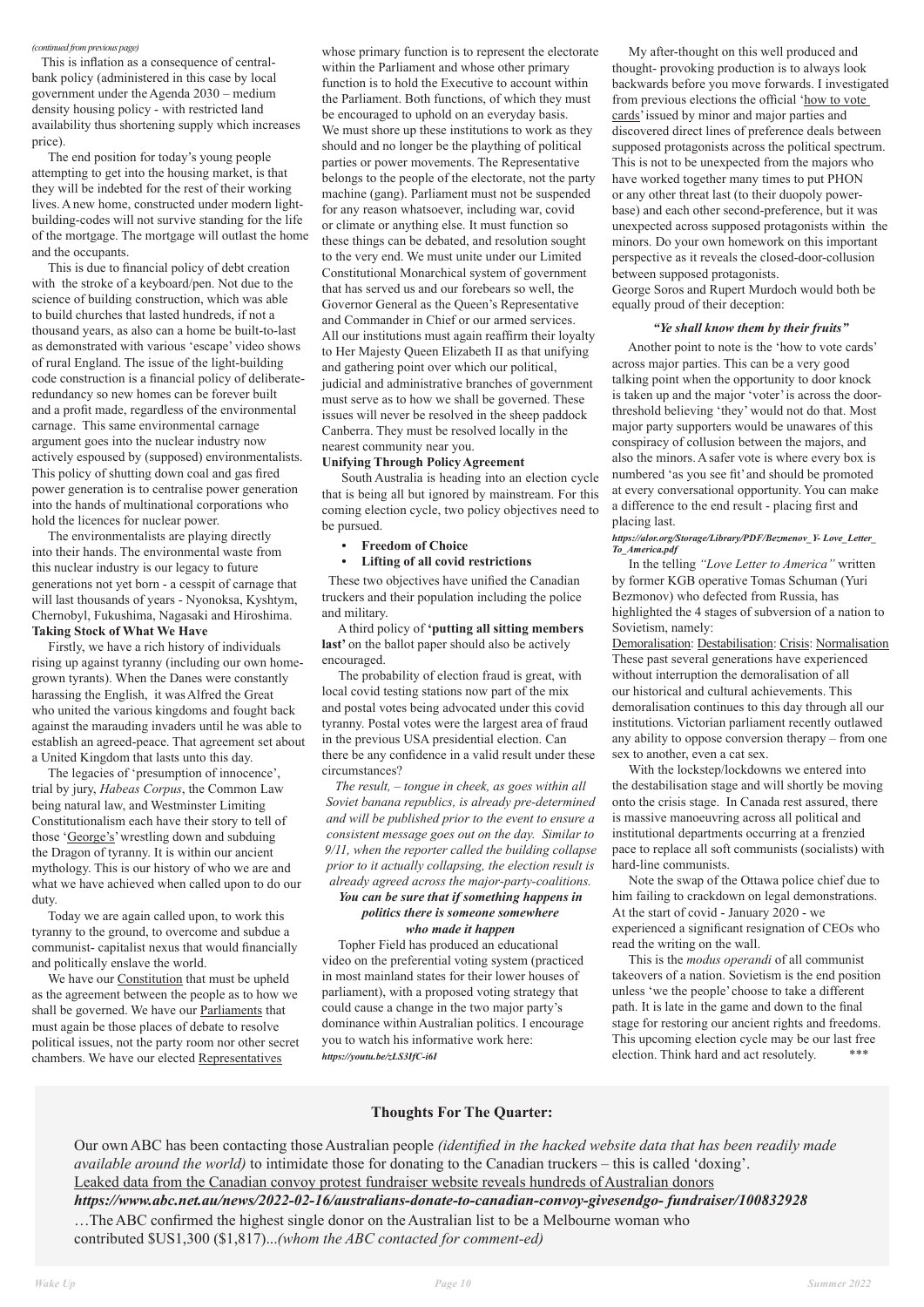This week I received several reports in regard to the trucker convoys in both Canada and Australia. Similar may be occurring in USA.

 Individuals are doing extraordinary things to highlight the dilemma created by the covid/ climate lockstep/lockdown. It is one thing to create exposure of a problem. It is another to cause a correction. I'm not convinced any of these actions will achieve any change in policy direction due to many contributing factors.

### **What will we do for an income when the robots have taken over all our jobs?**

The observable and natural world has shown me personally over the past 50 years a marked increase in productive capacity due to technological advances, automation, advance control and robotics. Built on an already solid foundation of solar energy expressed in the forms of steam, electricity and the internal combustion engine; it is no exaggeration to suggest man's productive capacity has increased 1000 times in the past 300 years.

Across my 35 years of oil and gas experience, I witnessed first-hand the advancement of these technologies and this encroachment upon a continuously diminishing workforce. With a close association with the building industry and coming from the building family, I watched my father as 'carpenter on a pushbike' carrying his tools in a sack across his back, metamorphose to the phenomena today of the fully motorised, self-reliant, power-tool- driven builder, with prefabrication processes and development of new and innovative building products, which all lead on to the rapid construction of today's modern dwellings. The truckers are another example of this same phenomena, with their B-Doubles and triples, and bigger and bigger prime-movers carrying more and more with less and less human involvement, carrying further distances in less and less time due to advances in road construction, bridge and free-way technologies. The horse, or ox and cart across a dirt track or cobble road being the predecessor to today's transport super-trucks on super-highways. Some not even requiring a driver.

A very important point to note on this matter of the trucker's convoy is the massive increase of overseas imports into USA, Canada and Australia from China as further and further manufacturing is directed to China's relatively modest cost of labour and 'efficient' labour management strategies, being a slave empire. The truckers are moving more and more Chinese containers of produce from their own ports to other areas of their country.

Without China's manufacturing, USA and Canadian retail shelves would be bare, as would Australia's. The convoy tactic, especially during such a very cold winter across most of North America may actually play right into the hands of the one-worlder's advertised policy of supply chain collapse. This turndown of our national manufacturing base, aside from the current national security perspective of supply chain collapse, will also cause a massive balance of payments issue for those countries, leading ultimately onto war. These war drums are currently being beaten through the MSM (as the propaganda wing for the great reset), as part of this global strategy to continually enforce world government policy across the western world in particular as the last stop-out. The only recording of CH Douglas - "The Causes of War" available online library.

What we have to recognise, is that technological progress is continuing on an accelerating rate, and consequently reducing man's involvement in the economic system. We are producing more and more with less and less human involvement and have been increasingly doing so for these past 300 years.

 Australia's successive governments having previously surrendered our manufacturing industries over to supposedly developing nations, at the direct cost of our own national security and social stability. What has this to do with lockstep/lockdown - everything. As our shelves are running out of produce, this man-made and man-created phenomena will lead to increased social friction and imposition of greater levels of governmental control on more and more areas of life. There is design and purpose behind this policy. Hitler's Germany, Mao's China or Stalin's Russia did not just happen, they came about as a result of policy - central bank policy towards world government.

A problem correctly stated is already half solved said CH Douglas. Douglas, as engineer rooted in the natural world, discovered the variance of flow in the relationship between the financial and economic systems. He referred to this as the A+ B theorem. Recognise the never ending and accelerating debt as a direct consequence of this flow-flaw. The Rumble video channel \*Douglas Social Credit\* explains in detail this phenomenon. Less and less is being paid out in wages to a diminishing workforce, while machine output is increasing at accelerating rates. Chinese wages are also improving as USA wages are diminishing as the manufacturing base has successively been moved to China. Same in Australia and Canada. **Where will we get our income to purchase what the machines have already made?**

Government is increasingly providing assistance to companies and the workforce, not based on a real tax base, but rather increasing indebtedness to central banks that debt-subsidise the Lockstep/ Lockdown. Gradually governmental requirements have been increasing to ensure compliance towards government programs, which just happen to be perfectly aligned with 'great reset' policy - no jab, no work… no jab, no anything. Compliance is king, nothing to do with science (masks or natural immunity) or freedom or constitutional framework or anything else. It is a *coup d'état* of the whole world.

The covid/climate threat is there to take your eyes off this manufacturing phenomena of material abundance with less and less amounts of human engagement, and concentrate-youreyes only on covid/climate (and now war with China/Russia) as an existential threat to mankind, while the manipulators of this system of financial fraud bring into fruition a centrally controlled digital currency CBDC to track every move you make. Who tracks those that track you? Nobody. They are unaccountable for all they do.

## **Turn Down Time**

These past four days I and my wife have been under the weather. A friend enquired if it might be Covid. My rejoinder "I hope so, similar to measles; once I've had it it is processed for life".

As I was surfacing from this turndown, I directed my attention towards the 1978 advanced social credit audio lectures by ED Butler. When considering the upcoming elections around the place, Eric, in effect had this to say: "in the

current 1978 Fraser conservative 'cabinet' are three ministers who understand Douglas Social Credit only too well. The ivory tower of power has seduced them all". Eric went on to explain the fundamental need for regeneration must begin with the individual. The organised church offers little hope of change in direction as it has also been seduced, or equally as destructive, infiltrated and perverted by foreign ideologies.

The Christian Philosophy insists that all things exist for the benefit of the individual - *the Sabbath was made for man and not man for the Sabbath* - *Render unto Caesar those things which belong to Caesar...and unto God those things which belong to God*. This directs the financialeconomic system's only legitimate purpose or policy is to provide goods and services as, when and where required, not provide full employment to an ever- reducing workforce.

Rooted in reality as to how things actually are, and not in a theoretical or abstract conception of reality, Douglas suggested an adjustable dividend would allay the shortfall in purchasing power of this modern manufacturing age, to correspondingly liquidate those accumulating prices at the point of sale. Industry would not need to continue running unnecessarily if the market were satisfied. The workers could take increasing amounts of time off to pursue other things - *Seek ye first the kingdom of God and all these things will be given unto you*. This age of plenty is before us and every effort is being made to ensure you never see, nor realise it as the reality that it is. Eric's 1978 lecture notes are titled *'Releasing Reality'*.

#### **Trusting Each Other and not the MSM**

In a short interview of one of the hundreds of thousands supporting the Canadian trucker convoy, a native American woman said "We must trust each other rather than trust the mainstream media". In this profound statement she highlights the dilemma of modern-day propaganda. As is our government, the mainstream media is the willing slave-tool of big Pharma, which itself is controlled by monopoly finance – world government. While alternative news sources are providing an increasingly accurate assessment of the phenomena of covid/climate lockstep/lockdown, they do not provide from a philosophical perspective, any practical solutions for regeneration during our civilisational collapse.

In 1924 CH Douglas warned of the increasingly obvious civilisational collapse, of which ED Butler reiterated again in 1978. Civilisational collapse occurs across hundreds of years as the social cohesion erodes. This social cohesion, or as Douglas described as 'the social credit' is what builds and strengthens civilisations. The correct question, if we are to counter this civilisational collapse of our age is :

## **"how do we rebuild the social credit?"**

The point to note about building social cohesion or the social credit is that it is not in the nature of a plan. It is an organic movement of the spirit, approached to suit the local circumstances, situation and peoples. Societies build social credit by spontaneously working together... ....I did an Internet search on Ratepayers Associations and also Progress Associations. I enquired in regard to existing involvements in this area to gain an insight into what worked. While having only a limited chat due to another pressing engagement, I noted that their involvement was in several groups.

## **RELEASING REALITY by Arnis Luks**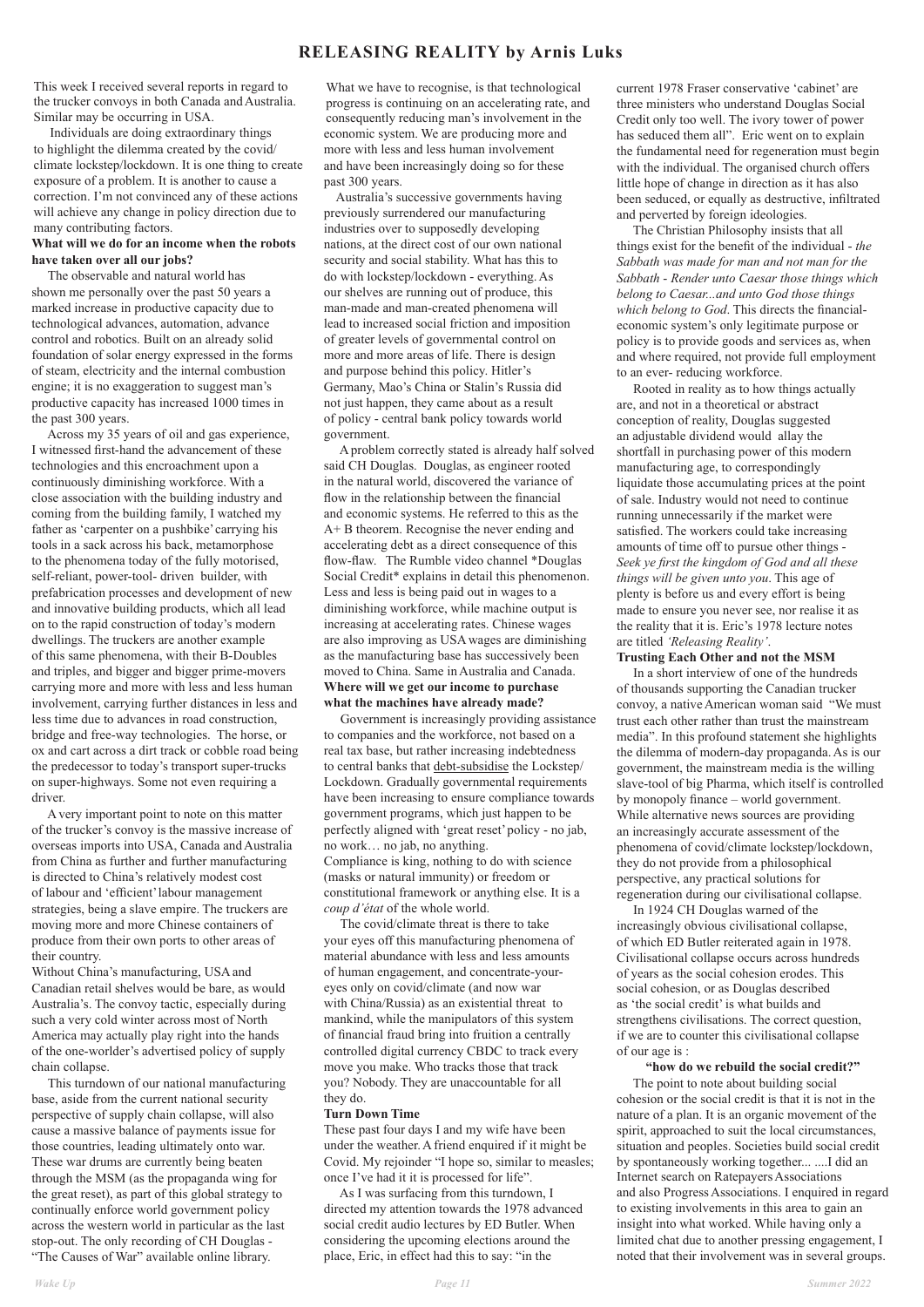I gathered they spent little time in front of the box. Their life was participating in community.

 I understand their local area is cross- linked with other community groups further afield and so a network of participants is actively involved in the running of their communities. This isn't hypothetical or abstract. This is practical and real. The minutes from the previous ratepayer's meeting were available which showed targets set and actions required from the participants. This showed practical engagement, not theoretical utterances about how things ought to be.

 The first of all communities being the family. The young are generally tech savvy and have much to offer in this realm provided they can be resourced. The more senior are generally more politically savvy and also have much to offer provided they can be resourced. We have nothing to lose but our freedoms, and no future prospects but slavery, if we do not work together as a community of families to overcome this great reset tyranny. **Grog only available to the 'vaccinated' in WA because of The Science, right?** Sun, 30 January 2022 *https://www.michaelsmithnews.com/* **Transition to Cashless Society, then Carbon Credits**

We have previously (1988) reported on the proposal for a cashless society: *https://alor.org/ Storage/ OnTarget/ Volume24/Vol24No28.htm*  More Australian trials since then have occurred in Norfolk Island 2010 (carbon credits) and Ceduna 2016 (cashless society). Once people are fully accustomed to using only an electronic card, (cashless), it is no longer a significant step across to Carbon Credits (Central Bank Digital Currency-ed).

We need to consider these cashless society trials and also the basic income trials as the precursor to world government - all developed through our universities. The productive capacity of the world is now so ginormous as to only require some countries to actually be producing while the rest will be spoon fed a diet of compliance jabs and food rationing with a forever reducing carbon credits or CBDC. Someone else's utopia over the entire world's population while the very real

cultural inheritance of this technological age is being confiscated into private hands along with all the material assets being placed at their disposal.

The filching of the real assets of the entire world and the financial enslavement of every nation has occurred due to the deliberately manipulated anomaly with the financial/ economic system discovered by CH Douglas over one hundred years ago, with the proposed remedy of the National Dividend unconditionally paid as a part of their cultural inheritance. The establishment (above government) of a National Credit Authority to issue this dividend is justified on the basis of balancing the imbalance of : 'the flow of prices' compared with 'the flow of spending power' in the form of wages, salaries and dividends. Manipulation of this imbalance has confiscated the assets of the entire world into the hands of charlatans and needs to be placed back into the rightful hands of every member of society as their part of that cultural inheritance, which I might point out is Christian - *Seek ye first the kingdom of God and all these things will be given unto you.*

WA Premier Mark McGowan has decided for all those unjabbed, that grog is no longer allowed and restrictions will also continue *ad infinitum*. A utopian pathology of supreme leader Führer. Dan is not far behind. These personalities are not unique but surface among 'considered normal people' as power becomes more and more centralised into their hands. Relinquishing your own personal responsibility for health outcomes promotes this environment for the Führer to emerge. This is our own doing to some degree.

The development of the independent individual and original thinker does not appear to come from our learning institutions, but rather those whose life experiences are immersed in practical things being their time and place of personal preparation. Douglas never attended university until he was 30yo. For Douglas those pre-uni days were involved in the real world and became the foundation of his most profound thinking and scientific

observation. He built and sailed his own yacht, while also harnessing the modest water flow across his land to produce electricity.

Our universities, while being the mechanism for the massive immigration program of 250,000 per annum promoted by all major political parties, has been the testing ground of programs to bring into fruition world government, while also the breeding ground for today's cultural-Marxist revolutionaries. They were also involved in the development of weapons of mass destruction.

Princess Diana actively campaigned against land mines while our local university collected royalties from the same. I can only endorse the sentiments of another ALOR writer James Reed that they should all be shutdown.

We have updated and upgraded our electronic systems and are able to offer Douglas Social Credit instruction through our online bookstore :: veritasbooks.com.au There is also ample opportunity to keep abreast of the Video and Podcast forums conducted each week with participants from around the world.

The knowledge, tools and mechanisms are readily available as part of our cultural inheritance, to regenerate this collapsing civilisation into the likes of a never seen before time of material and spiritual abundance. To bring about as our earnest prayer *on earth as in heaven.* This is not a utopian dream, but an observable fact to him who has eyes to see. *And every man shall sit under his vine, and under his fig tree, and there shall be none to make them afraid.*



## **FREEDOM OF REACH by Arnis Luks**

 Across the break I was sent a copy of the "Biederman's Chart of Coercion 1956".

 I was not surprised to find these methods of psychological manipulation (similar to what was used on prisoners of war during the 'Korean police action') were being emulated across the once-freeworld over covid and climate. I noted that Sydney Powell's USA group 'Defending the Republic' are currently holding a spiritual renewal in Florida, stating that our spiritual problems are not resolved with military might, elected officials, nor human governments. With the frenzy for covid testing, and irrational arguments against natural immunity, I can only agree that we are in a state of unrealistic fear, having surrendered our spiritual roots for a bowl of secular covid/climate pottage. We are here because we choose to be. That is a big statement of which you may not agree. Bear with me as I attempt to work through that comment.

## *Seek ye therefore first the kingdom of God, and His justice, and all these things shall be added*

### *unto you.* (**Matt 6:33)**

 Going against this statement of a Natural Law, of not only indifference towards 'not seeking', but deliberately going against seeking His Kingdom and His justice on the basis of man building his own kingdom and rules as he sees fit, then all

these things will be stripped away. We are losing all 'these things' because of this. All these things are our freedoms, our faith, our hope for a secure and plentiful future. And yet taking a momentary look outside we can see a beautiful, balanced and bountiful world of wonder of God's provision and providence.

#### **Unprecedented Cooling - Not!**

 At the moment in Adelaide, we have experienced 3 or 4 days of light autumn rain with temperatures from mid to low 20's ºC, and yet we are in the middle of an Australian summer where historically temperatures on average have been at least 10ºC higher. Orchestrated climate science (propaganda generated from our own BOM and CSIRO – both having changed to activist propaganda instead of science under former NSW ALP Premier Neville Wran's guidance 1986-1991) claims weather is out of kilter due to AGW, anthropogenic global warming, and yet a small amount of personal research into sunspot activity and consulting the ancient records shows today's conditions are not unprecedented nor unusual across millennia. Observation and research is a starting point for any scientific consideration, not blind acceptance of the great reset covid/climate religion and propaganda. This summer, like last summer, has been quite mild and the light rain is welcome as the grain crops are

already harvested. It has been another bumper year of grain production. This mild weather has not hurt us, but rather eased Australia's usually hot summer conditions. You may not be aware of this observable fact unless you make the effort of looking outside to consider the real world. Our ABC and the other MSM entities have not let up on the AGW theme - a steady stream of covid/climate religion and propaganda.

 I grew up in the 1960s, a period where my Uncle Donnie spoke of and trusted the longrange-weather- forcaster Lennox Walker and his calendar that was produced based on observation of sunspot activity and the historical record. I note that Lennox's son Hayden has continued with his father's legacy of accurate (80%) prediction 12-18 months out based on improved monitoring facilities. Why would we or more importantly our scientific institutions not observe, monitor and take into account that ginormous solar furnace in the sky that domineeringly influences our weather patterns? This failure of observation and recording against the historical record is a form of collective psychosis that must be considered and deliberately deconstructed in our own minds. The weather is fine and currently well within historical variables repeated over many millennia.

#### *(continued next page)*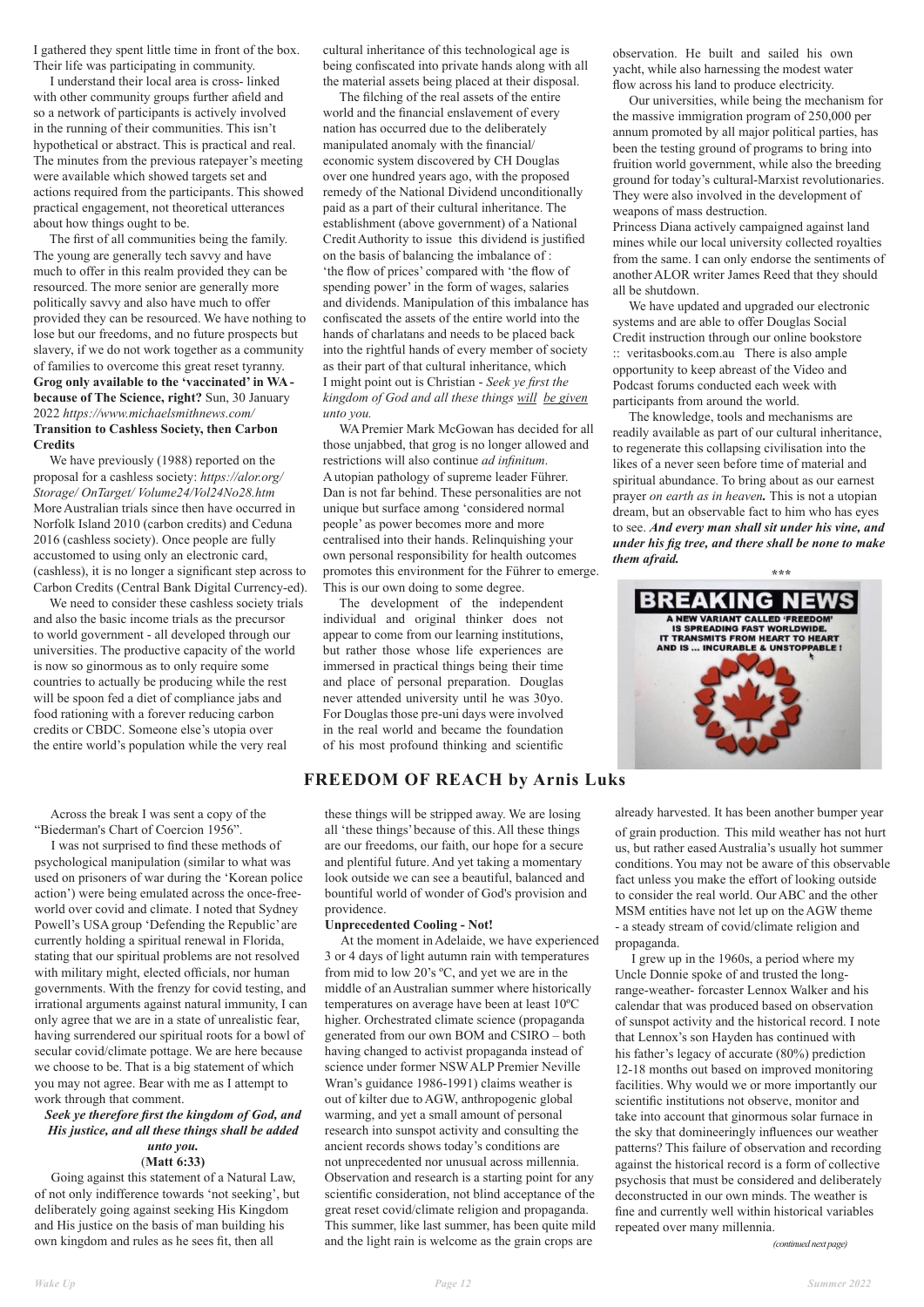#### *(continued from previous page)*

**Biederman's Chart of Coercion**

The first two methods of control in the Biederman's Chart of Coercion are 'isolation' and 'monopolisation of perception' (a dominating mainstream media narrative).

 Obviously, the counter-action against these methods of coercion are 'realistic unrestrictedmovement' and 'as many and varied inputs of news and information as possible' - the opposite of this covid tyranny of lockstep/ lockdown. While the local newspaper is generally monopoly owned and controlled, a few independently owned-and-run rare jewels are around which need to be supported and protected as a vital community service for intellectual stimulation. ALOR does all it can to disseminate news and provide realistic assessment, however there is always ample opportunity for increased circulation from a willing readership and support base. ALOR's proven many times over accurate-written-record of this plan for world domination goes back to the 1930s for consideration and research - available from our online search facilities, archives or copied onto a USB for mailout - contact Head Office for a copy usable on your desktop PC with suitable search software. Please consider this initiative of spreading the real News in your personal endeavours.

The New World order, or if you like the New International Economic Order, or more currently the Great Reset are all manifestations of this drive towards world government. The traditional labour movement was subverted at least 50 years ago (almost to the day) in rapid fashion and has never returned to its historical roots amongst blue collar workers. Liberal/Nationals hold the same sorry narrative of subversion to pursue world government policy most obviously demonstrated with both covid and climate, both major political entities in lockstep regardless of supposed antagonisms. UAP, Australia 1 and Pauline are making little clarity against this tyranny due to their own philosophic bias towards libertarianism or *laissezfaire* capitalism. They cannot or will not recognise/ acknowledge the centralising tyranny in order to counter the drive to world government, because the corrupted financial system is at the heart of this centralised power base of world government, and they are each beholding to its furtherance. Under the plan of the great reset is to introduce a CBDC,

 A 1991 video of Jeremy Lee at the ALOR seminar held in Melbourne was rediscovered across the break and placed on our front page and video channels. Jeremy's record of events occurring within the Australian Labor Party highlight the complete change of direction towards internationalism that occurred with the election of the Whitlam government 1972.

central bank digital currency forming the final surveillance-nail in the coffin of freedom, that will monitor and control every action every individual on the planet chooses to make, and corresponding sanctions applied accordingly.

 Holding out against the jab, or suggesting political power be given unto them, does little to turn back the great reset towards centralised world government. What is needed is devolution - decentralisation of political power back towards communities and individuals. This will not occur with another political party machine. It must come from communities acting independently but pursuing a common goal of restoration of our ancient rights and freedoms.

#### **Unity AND Diversity**

Unity of policy objective; and diversity of personal expression, work together. There is no 'how to' on finding what is necessary to ensure success of outcome. Each active community must work this through with their own representative themselves. Some may find a small nudge will cause a significant verbal change of direction (with little practical outcome), while others may find a full effort is required even for a modest beginning to regain control of their representative. Regaining control as the necessary objective must be pursued to conclusion.

 Your representative has no right to insist they are a 'delegate' who can put party interests above the electorate. The crossed axes at the town hall are a symbolic reminder of how much effort was necessary to hold onto ancient rights and freedoms. In 2005 while touring England, I was driven past a pleasant, lawned and tree lined Runnymede. I needed to recognise that in 1215 the stage that was set there was not for a picnic, but rather, if necessary, a battle to the death. King John 1215 was met at Runnymede by the fully armoured barons in order to be persuaded to uphold those ancient rights and freedoms. The institution of Monarchy was to be maintained but their ancient rights and freedoms were to be restored - to the point of death. Freedom is a fight worth fighting for. Our objective today is 'influence over our representative' to be placed onto the floor of parliament with their deliberations, which is not happening and has not occurred but for a few rare instances for at least the past 70 years.

 The primary function of every representative is to "represent the will of the electorate within the Parliament". The next and equally important primary function is to "hold the Executive to account to the Parliament". Neither of these primary functions have occurred across the great reset covid/climate lockstep/ lockdown towards world government.

#### **Real Voices**

 While the progressives, aligned with world government, are attempting to harvest discontent with 'voice of' initiatives, communities must find their 'real voice' and ensure their representative is listening (which they are not except at election time). Look at what they have done, not what they say with their mouths while doing the opposite with their hands (deeds).

 '*By their fruits you will know them'* is a warning of their deceit by officials/politicians/bureaucrats and preachers.

 Freedom is the issue, not covid or climate or an array of progressive policies: 'voice of' is pursuing progressive policy (under a banner of representation) while in fact openly supporting Murdoch and Soros centralist initiatives.

Our nearby electorate of Boothy is being

pursued by 'voices of' under climate urgency which no doubt will assist the campaigning of the one worlders Murdoch and Soros together. The electorate will find little comfort in pursuing this policy whilst losing jobs, homes, businesses, ancient rights and freedoms with covid/ climate lockstep/lockdowns. The activist group 'voices of' are pursuing the great reset agenda in deference towards the 'real voices' of those communities within that electorate.

'*Know them by their fruits'* means exactly that. A viable resolution against this monopolised tyranny is almost any initiative exercised by the individual.

 Simply placing one's faith in another partyhack will never cut the mustard towards freedom. Everyone must make those necessary choices and actions for themselves (to learn by their mistakes if necessary) to take charge of their own life. For some this may be quite daunting as they have spent a lifetime being guided by strong 'leadership'. I believe this subjecting yourself to strong leadership is a grave error of judgement, even within a family - mutual love and cooperation being the better arrangement of cross-pollination of thought and action.

 The likes of UAP, Australia 1 or PHON making those decisions for you, and you placing a quick tick in the box at election time is what has got us into this pickle in the first place. A novel (original) solution is 'local voices' feeding towards their representative in such a fashion that the representative cannot ignore their many and varied views. Not one voice alone, but many and varied. The task of the representative is to encompass all these varied views to find resolution. In the case of covid - freedom of choice allows each to make their own personal decision, with possible home isolation of symptomatic individuals to allow others to live normally as once was the historical and standard method of illness management suggesting *Go home and rest. Come back when you are well again!* **Baby Steps**

 I was encouraged to hear of the forming of several action groups trying resolutions against our descent into tyranny. I was also reliably informed of several other communities across Australia where small business owners actively resisted draconian mandates. Two years of tyranny has passed so rapidly, which places Russia, China, Germany and Italy on an entirely different level of understanding of how those totalitarian dictatorships were able to come about. Professional manipulators were at work then as they are now, who understand the workings of the mind to take advantage of our inherent human weaknesses most manipulatable within the crowd - the collective. Only as individuals taking the time and effort to reason can we disentangle this web of political deceit deciphering truth from lies. Read further here:

Confessions of an Economic Hitman by John Perkins *https://alor.org/Storage/Library/PDF/Perkins%20J%20 The\_ Confessions.pdf* The Crowd: a study of the popular mind By Gustav Le Bon *https://alor.org/Storage/Library/PDF/Le%20 Bon%20G%20-%20 The\_Crowd.pdf*

#### **New Initiatives**

 While mass demonstrations are a valid expression of discontent, they alone will not achieve a change of course of political direction as the 'Yellow Vests' of France have repeatedly demonstrated over these past 3 years. The Adelaide nurses' suggestion of meeting every other weekend at the local library has merit and needs to be seriously considered. Regular meetings of autonomous and independent local action groups can also at times network together to pressure their representative, but equally importantly, use every opportunity to progressively and systematically educate their electorate, this being a dependable path towards restoration of our ancient rights and freedoms - *the truth will set you free*.

## **Local Growers Markets**

 Food security must be the first priority. I have been informed that some big-end players are discontinuing sourcing produce from local suppliers. Once lost, these local and oh-so precious jewels of food sources may not come back which places all beholding to the tyranny of centralised food supply. *(continued next page)*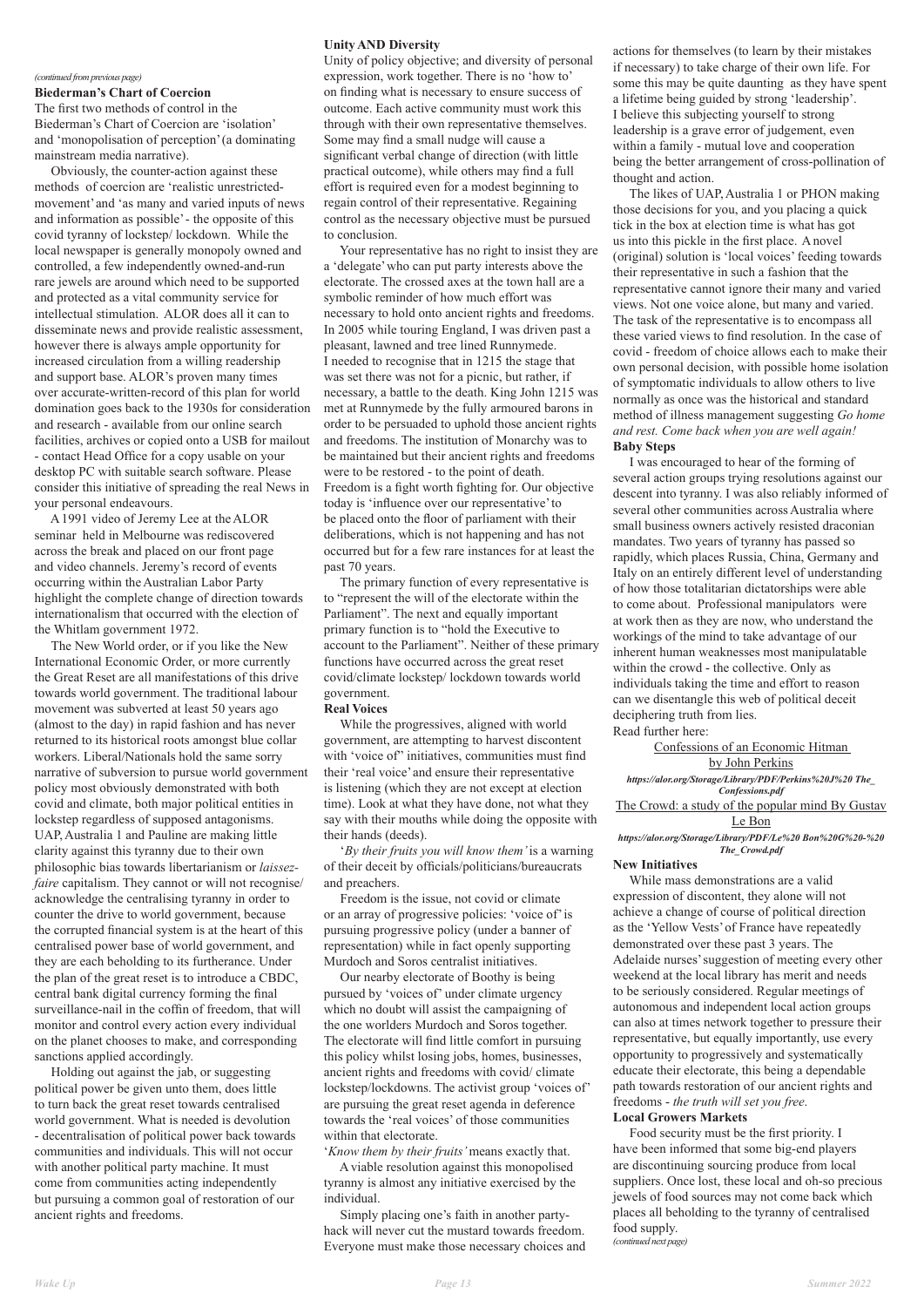*(continued from previous page)* Think very carefully about this critical issue that could be quickly used against you.

 Make every effort to source your food from local growers and local farmers. As your own food security objective is achieved other targets can be set and met. The importance of self-reliance cannot be overemphasised. The very real threat of supply chain collapse is to ensure a siege situation occurs, make no mistake. We are at war for our ancient rights and freedoms while our harvests are plentiful. Pray God for the continued harvests. We must also do our bit to bring about God's Kingdom on Earth as in Heaven.

## **Individual Initiative**

 Every community may have varying views of priority towards their representative. Even across the one community there can be much diversity. Some may want a swimming pool for young people, others a road upgrade, others relief from covid compliance to protect the viability of their business, and others freedom of choice towards the experimental jab. To insist on lockstep is a denial of that unique spark of divinity within us all. We are not automatons, but unique individuals regardless of station in life, race, gender, or 'religion'.

#### **The Decentralising Douglas Initiative**

The Douglas proposal of the National Dividend in this age of automation and advanced control, amongst other things may do away with the justification of the structured church as charitable institutions. This could be why the Douglas proposal receives such short shrift from them.

They would rather 'game' the system than change the system based on solid moral and ethical principles.

The question of government providing all your needs is a moral question. With provision comes conditions which our governments are only too happy to impose.

 I have received word that state wards (young children aged 5 and above) are being pursued by EPA bureaucrats to enforce the experimental jab. These young children do not have the protection of a stable family situation.

 So many situations within families occur due to the fraudulent nature of the financial system

resulting in irredeemable debt and poverty. Covid/ climate exasperates this isolating predicament and financial duress 'as policy'. The Douglas Social Credit case correctly states that: "God is providing our daily bread; not the state, nor the church through charity". The Calvinist perspective of prosperity-dispensation, similar to libertarianism or *laissez-faire* capitalism, makes all those unable to find meaningful employment as lacking. In this age of automation and advanced control/robotics, employment is of secondary consideration against the uniqueness of every single individual on this planet. This uniqueness, or spark of divinity is within us all, generally finding expression through creativity, not necessarily paid employment. What a confused state of affairs we are in by not thinking clearly and acting resolutely.

### **Regaining Control of the Shire:**

*"The Kingdom is within"*: **Luke 17:19**

The SA state electorate around Fleurieu Peninsular, whose growers happen to be 37% certified organic, found their representative 'decree' GM food crops 'unrestricted access' across that farmland and the state. Remember this at election time. A young person has taken the initiative at the local market to inform their electorate of GMO and the financial carnage against those that lose certification.

Does Kangaroo Island find satisfaction with their representative leading the pack to legalise that satanic practice of infant sacrifice through full term abortion legislation? I cannot visualise or imagine anything more evil than this, except perhaps the pursuit of those young ones with the experimental jab. Is this really who KI residents want as their representative? Do they indifferently not find time or space for these unwanted and not yet born in their considerations of effective political expression?

Or the residents of South Australia, whose businesses have been lunched due to panic and fear exercised over them by their state government officials and the MSM. Will we remember them? All those that have suicided due to failed businesses, or the young and elderly due to isolation and societal deprivation? Will we remember them? This is the

truthful outcome of this one world government – the great reset. Man fills his mind with all sorts of things when he does not fill it with the things of God. This is why we have ended up where we are. *"Seek ye first the Kingdom of God and all these things will be added unto you"* means exactly what it says.

Solzhenitsyn, when asked why all those evil things of the soviet regime had happened to Russia, answered that *"men have forgotten God, that is why these things have happened"*.

History is repeating itself because those things which should never have been forgotten are lost. We must again make every effort to find them and put them back in place, whilst also taking society further-on in this age of automation and advanced control/robotics. The Christian message is one of a world of abundance. A place of love, joy, peace and faithful dealings - societal credit (Douglas Social Credit). Are you ready to accept 'this' as the best cultural inheritance you can provide for your children and grandchildren? Or are you going to work and collaborate with others and take every initiative to bring about God's Kingdom on earth as in heaven using all the spiritual armour of God before you?

**Ephesians 6:10-18** *Finally, brethren, be strengthened in the Lord, and in the might of his power. Put you on the armour of God, that you may be able to stand against the deceits of the devil. For our wrestling is not against flesh and blood; but against principalities and power, against the rulers of the world of this darkness, against the spirits of wickedness in the high places. Therefore take unto you the armour of God, that you may be able to resist in the evil day, and to stand in all things perfect. Stand therefore, having your loins girt about with truth, and having on the breastplate of justice, And your feet shod with the preparation of the gospel of peace: In all things taking the shield of faith, wherewith you may be able to extinguish all the fiery darts of the most wicked one. And take unto you the helmet of salvation, and the sword of the Spirit (which is the word of God). By all prayer and supplication praying at all times in the spirit; and in the same watching with all instance and supplication for all the saints... \*\*\**

## **VOTER MEMORY LIKE A GOLDFISH By Arnis Luks**

 USA, who along with Britain, refused to recognise nor enforce the Minsk Agreement which would have ensured safety of those Russian speaking civilians in the Donbass region in eastern Ukraine, are now both relishing the military manoeuvres by Russia to appease rising internal dissent within their own nations towards the massive increases in the price of domestic energy and continuing covid restrictions. Russian military

action is now the justification (domestically) for hyperinflation, and ready excuses for continued lockstep/lockdowns.

 Deciphering this psyop narrative is supported by inaction of any sanctions towards Russia over the Swift payment system. Even the narrative of halting the final certification of the NordStream-2 pipeline won't hold up to scrutiny when Europe starts feeling the next winter's cold. Keeping the pipeline stalled at 'certification' directly benefits the profits of the hydrocarbon industry. Once the public is accustomed to these higher energy prices, I have little doubt the Nord Stream 2 pipeline will be certified.

 The threat by Ukrainian President Volodymyr Zelensky to pursue nuclear weapons as a counter to Russian aggression, further assists the Russian military justification.

## *https://www.dailywire.com/news/presidentzelensky-suggests-ukraine-may-pursue-nuclearweapons-to-counter-russia-putin-responds*

 The Ukraine is geo-political-theatre to take our eyes away from our own domestic issues of hyperinflation and rising dissent against covid tyranny. The unfortunate Ukrainian people are considered acceptable collateral damage of policy pursued by other means.

## **Canada: Can Parliament Deconstruct Limited Constitutional Democracy?**

 The salient points coming from the aftermath of the Canadian truckers' convoy, are that those 'emergency powers' exercised by the Province of Ontario and the Canadian Federal government, whilst both entities have rescinded those powers, certain legal tools utilised during the 'declared emergency' will be transcribed into everyday legislative instruments. Canada can quickly move from a supposed free and democratic nation into a tyranny by invoking these same Acts again and again whenever the government/s of that day see fit. Our own Victoria and West Australia governments are not far behind, as are most Australia states and Territories. **Executive Decree Without Parliament**

Most obvious in Australia has been our

combined Leaders (national cabinet) issuing decrees without parliamentary over-site nor debate. The Executive/s have not been held to account within the Parliament/s.

 Every Representative is guilty of failing to uphold their primary duty as Representative. This undoes all our common law rights and freedoms (extracted reluctantly from tyrants across millennia). This model of arbitrary decree is now

repeated across all three levels of our governments: federal, state and local.

*Rex Lex* is latin for the 'king as law'. We have devolved, from representative democracy, to supremacy of parliament, to now supremacy of leadership.

Rex Lex under another name.

## **Weaponising of the Banking System**

 The identification of donors to the crowdfunding campaigns supporting the Canadian truckers, with subsequent bank account freezing and insurance cancellation is part of the Chinese surveillance state and will not be relinquished easily, as will also the bank indemnity for any of those actions taken (similar to big-pharma indemnity towards the jabs). Once seized, these unaccountable surveillance and punishment powers are very difficult for future generations to rescind.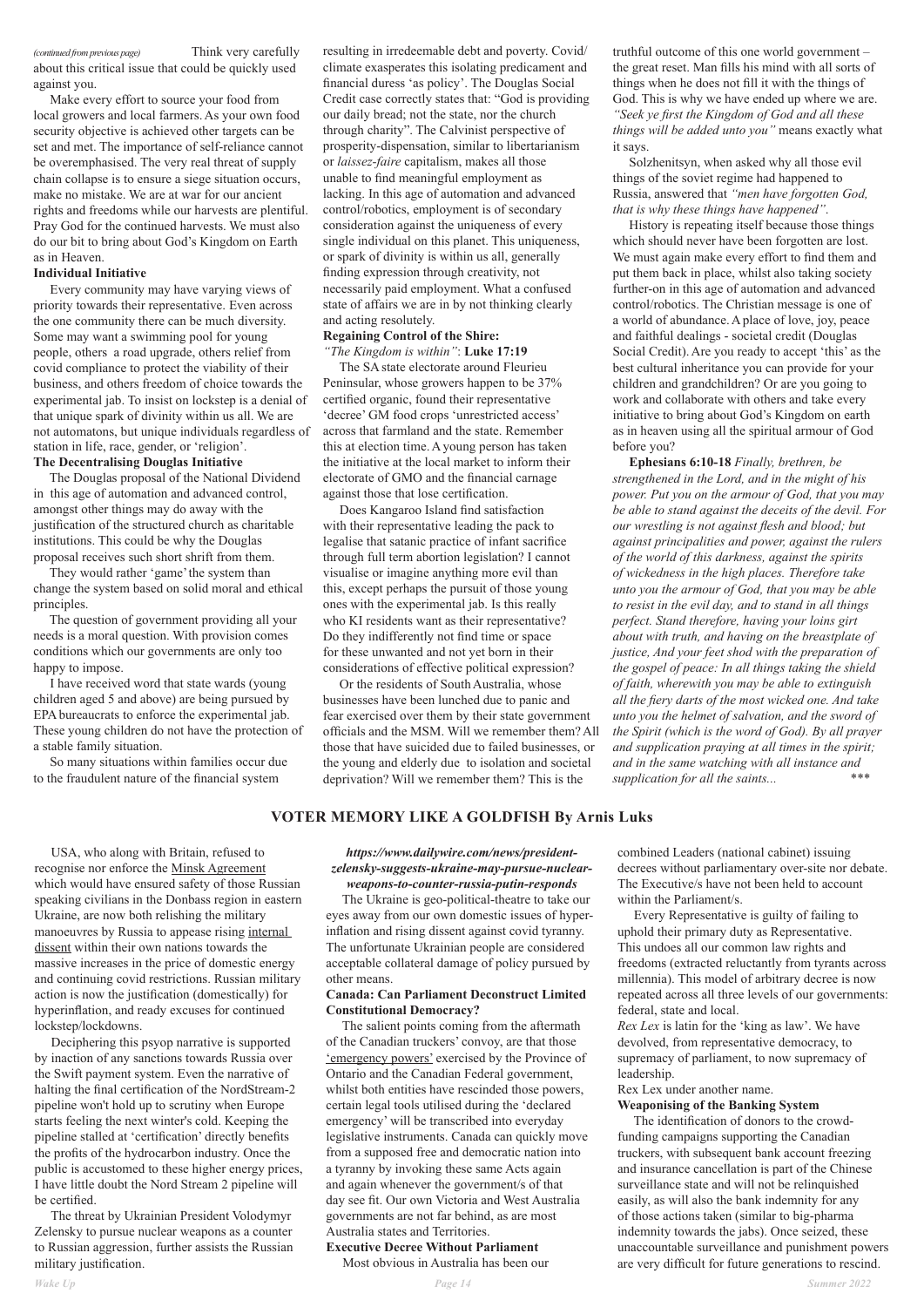Looking back to this financial pressure being exercised over individuals or corporations, I realised this *modus operandi* has been repeated many times across my lifetime. The teachers' colleges and universities were being actively 'populated' with professors holding a foreign philosophy - dialectical-materialism, or humanism which found its most ready expression within cultural-Marxism.

 In the late 1960s socialist-programmed teachers were entering the workforce. My highschool history teacher - a declared socialist, was utilising cut-and-paste project assignments as the method of education about the Sino-Japanese war. Who remembers and who cares? This 'plastic' education model was stealing my inheritance to learn of and be inspired by the marvellous achievements of the English-speaking peoples and their inordinate influence over the expansion of freedoms across the world, especially Australia. This marvellous inheritance, centred around the expressions of the Christian philosophy, was being deliberately withheld due to political appointments within the education bureaucracy and subversion by foreign agents within political parties who made these professorial appointments.

 The appointments back then of communist injected professors mortally compromised our own culture to where we now are experiencing the death convulsions. Equally, those professors who held out against this Marxist injection into our education system were side-lined; financially blackmailed to either toe the politically correct line rather than cultural, scientific and historical facts and truth, or face job loss.

 Cultural Marxism is a power movement, survival of the fittest. Whilst in 1859 Charles Darwin theorised *"On the Origin of Species by Means of Natural Selection, or the Preservation of Favoured Races in the Struggle for Life"*; Karl Marx and Fredrich Engels in 1848 were likewise theorising their *"Communist Manifesto"*. Darwin's work was quickly grafted on to Marxism as the validating explanation of Marx's theories (which were not original. See *Antecedents of Communism* here: *https://alor.org/Storage/Library/PDF/ Antecedents\_of\_Communism.pdf*).

 Professors were side-lined if their political views were not aligned regardless of scholarship, truth or science. This side-lining had already occurred in medical training facilities that had aligned with the Johns Hopkins' and John D. Rockefeller's model of big-pharma - industry controlling-by-sponsorship education for their own purposes. Our BOM, CSIRO, TGA are all a reflection of vested and sponsored interest to the point where each new pronouncement is orientated towards propaganda, against inductive-theory and scientifically-sound research Controversial Queensland scientist Peter Ridd has lost a High Court battle against JCU dismissal *https://www.abc.net.au/news/2021-10-13/qldcontroversial-queensland-academic-court-battlejcu/100534402*

*…On social media Dr Ridd thanked his supporters who had donated \$1.5 million towards his legal battle with JCU.*

*"We lost, in my opinion, because JCU's work contract, under which I was employed, effectively kills academic freedom of speech – and the contract is effectively the law," Dr Ridd said. "JCU's actions were technically legal. "But it was, in my opinion, never right, proper, decent, moral or in line with public expectations of how a university should behave."…*

 Our universities lost their way long ago as is reinforced by James Cook University's suppression of scientific rigour in favour of marketing the false science (propaganda) over the Barrier Reef ill-health to promote the now 'disproved in law' theory of AGW anthropogenic global warming. Our government recently allocated nearly \$1 Billion of taxpayer sponsorship towards the reef in order to ensure sufficient propaganda studies are fully funded to keep this AGW ruse going into the future.

 Truth is no defence says our highest court, only an EBA enterprise bargaining agreement - contract law being above scientific truth and rigour. Without AGW there is no climate emergency. The climate ruse is up.

 I know that two car manufacturers, one steel plant supplying the resident shipbuilding plant, with associated iron ore mines, coal production and power generation, one whitegoods plant, with all the ancillary industries as offshoots of these, have all gone from South Australia in the past 50 years. We are a retirement village supported by a never-ending supply of government subsidy based on a tax base that does not exist. Government (our) debt is now to the tune of \$1Trillion AUD and rising with no end in sight while all our industrial self-reliance has already been deconstructed as part of what can only be described as world government policy. Any political situation like the Ukraine that calls upon our own resourcefulness to manage, we are unable to do so. We are a sitting duck on the water due to past political decisions to de-construct our primary industries. The liberal and labor coalitions both supported this de-industrialisation policy issued from world government.

 Bill Gates admits that Omnicron provides higher levels of immunity than vaccines. Building from this admission, the actual death numbers across the preceding two years are well within normal trends. The covid ruse is up, and no doubt there will be yet another variant or urgent situational needed to reimpose tyranny across the world.

*" Among all the vaccines I have known in my life (diphtheria, tetanus, measles, rubella, chickenpox, hepatitis, meningitis and tuberculosis, influenza and pneumonia), I have never seen a vaccine that forced me to wear a mask and maintain my social distance, even when you are fully vaccinated. I have never heard of a vaccine that spreads the virus even after vaccination. I have never heard of rewards, discounts, incentives to get vaccinated. I never saw discrimination for those who didn't. If you haven't been vaccinated, no one has tried to make you feel like a bad person. I have never seen a vaccine that threatens the relationship between family, colleagues, and friends. I have never seen a vaccine used to threaten* 

*livelihoods, work, or school. I have never seen a vaccine that would allow a 12 year old to override parental consent.* 

*After all the vaccines I listed above, I have never seen a vaccine like this one which discriminates, divides, and judges society as it is.* 

*And as the social fabric tightens.......it's a powerful vaccine. 'She does all these things except IMMUNISATION.'* 

*If we still need a booster dose after we are fully vaccinated, and we still need to get a negative test after we are fully vaccinated, and we still need to wear a mask after we are fully vaccinated, and still be hospitalised after we have been fully vaccinated, then it's time for us to admit that we've been completely deceived." Adelaide East Herald 10/2/22*

## **Pasteur vs Béchamp: The Germ Theory Debate:** *https://thevaccinereaction.org/2018/02/pasteurvs-bechamp-the-germ-theory-debate/*

• Louis Pasteur's "germ theory of disease" remains the basis of Western medicine, considering that disease is caused by specific micro-organisms that invade the body from outside.

• Antoine Béchamp believed instead that illness stems from an unhealthy system that triggered changes in minute particles of the body that lead to dis-ease (adj).

• Western medicine has fully embraced germ theory and its dependence on drugs to treat symptoms, effectively minimizing the importance of nutritious food, fresh air, hygiene and sanitation....

#### **South Australian State Election**

 With the election only three weeks out, I note the precarious position the existing Premier finds himself. This cannot be unexpected considering the convulsions we have experienced in the preceding two years. I personally hold no malice towards him as another human being. However, he alongside his government must be held accountable for the financial and political carnage they have fostered and allowed to be created.

## *And many that are first, shall be last: and the last shall be first. Matt. 19:30*

 The more I think over the 'voting last' option the more attractive and effective it appears. The conservative and labor coalitions work together as we see mirrored with the east and west leaders over the Ukraine : good-cop bad-cop scenario repeated again and again.

 By placing 'he who would be first' last, you simultaneously clean out a soiled administration and also filter out the most ruthless and opportunistic from the Parliament. The 'voting last' strategy appears more attractive and effective each day I take another look.

By considering an 'alternative source' of representative rather than from the conservative and labor coalitions, again provides an opportunity to rotate the soiled administration. This consideration can be effectively worked through further by the order of the preferences on your voting slip. I offer no 'how to vote' opinions, but rather hope that prior consideration as to how you shall vote will be given in this critical time of our history.

#### **Political Bribes**

 Following a 'how to vote card', I feel, is at best an ill thought through donkey vote and far from being responsible, but possibly destructive towards our shared future. Being offered a bribe 'at the expense of your neighbour', is how they both have managed to divide and redirect us towards bigger and bigger government. We can do so much better than that and send the criminal-party-gangs to the

bleachers where they belong. **Electoral Integrity**

 Registering as scrutineer, which does not require the jab, offers some indicative resistance against polling-booth fraud. H.S. Chapman Society produced several excellent books authored by Amy McGrath which illustrated the many and varied unaccountable options available for voter fraud to occur, of which several politicians have been known to investigate. No change to this rort has been initiated by differing governments as the benefits of turning away are generally greater.

 The electoral roll administered by the Australian Electoral Commission, is usually shackled financially by the incumbent government / treasury and will rarely be scrutinised adequately prior to an election.

Individuals who may have voted multiple times